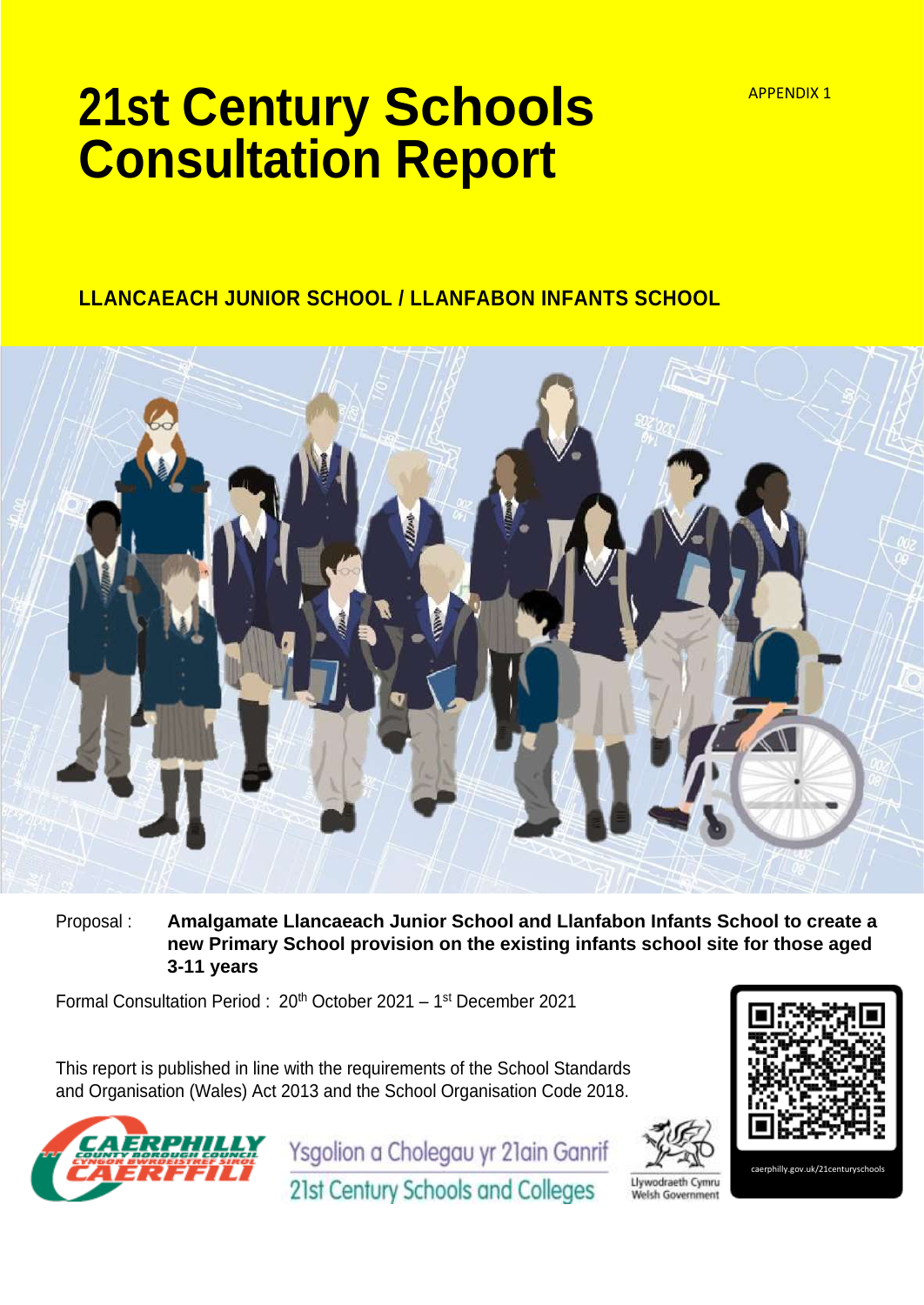

### **Richard Edmunds**

Corporate Director for Education and Corporate **Services** 

## **FOREWORD**

## "Working together to deliver the best outcomes for all our children"

Caerphilly County Borough Council has embarked upon an exciting but challenging journey of improvement and change. We have bold ambitions to provide every learner with the best life chances and we are committed to doing this through the provision of high quality teaching, learning and leadership across our school settings as part of our 'Shared Ambitions' Strategy.

We have focused on improving young people's outcomes and this is still a priority area moving forward incorporating a holistic view of education. The Council has adopted 'Improving education opportunities for all' as the first of its Wellbeing Objectives and has committed to an ambitious 21st Century Schools investment programme.

In collaboration with Welsh Government, the 21<sup>st</sup> Century Schools and Colleges Band B Programme is supporting investment in education within the County Borough. Our aspiration is the improvement of the condition of school buildings and maximising community usage.

Our current proposals support our commitment to increase school effectiveness and to narrow inequalities in achievement across groups; to understand the needs of more vulnerable children; promote the Welsh Language, and support those unable to access traditional learning pathways to ensure that all will benefit from the richness of learning and cultural opportunities. These principles help steer our decision making and prioritise projects.

As part of this proposal a consultation exercise has been carried out in line with the requirements of the School Organisation Code 2018. All stakeholders have had the opportunity to participate and make comments.

This Consultation Report has been produced to summarise the emerging themes raised by consultees during the consultation period including Estyn's feedback. It aims to provide a balanced, transparent document to support Cabinet in deciding whether to progress with the proposal, make changes or not to progress.

I hope you find this document informative as a reflection of the activities undertaken to date and an insight into the journey we are on, shaping delivery and placing learning provision at the heart of our communities.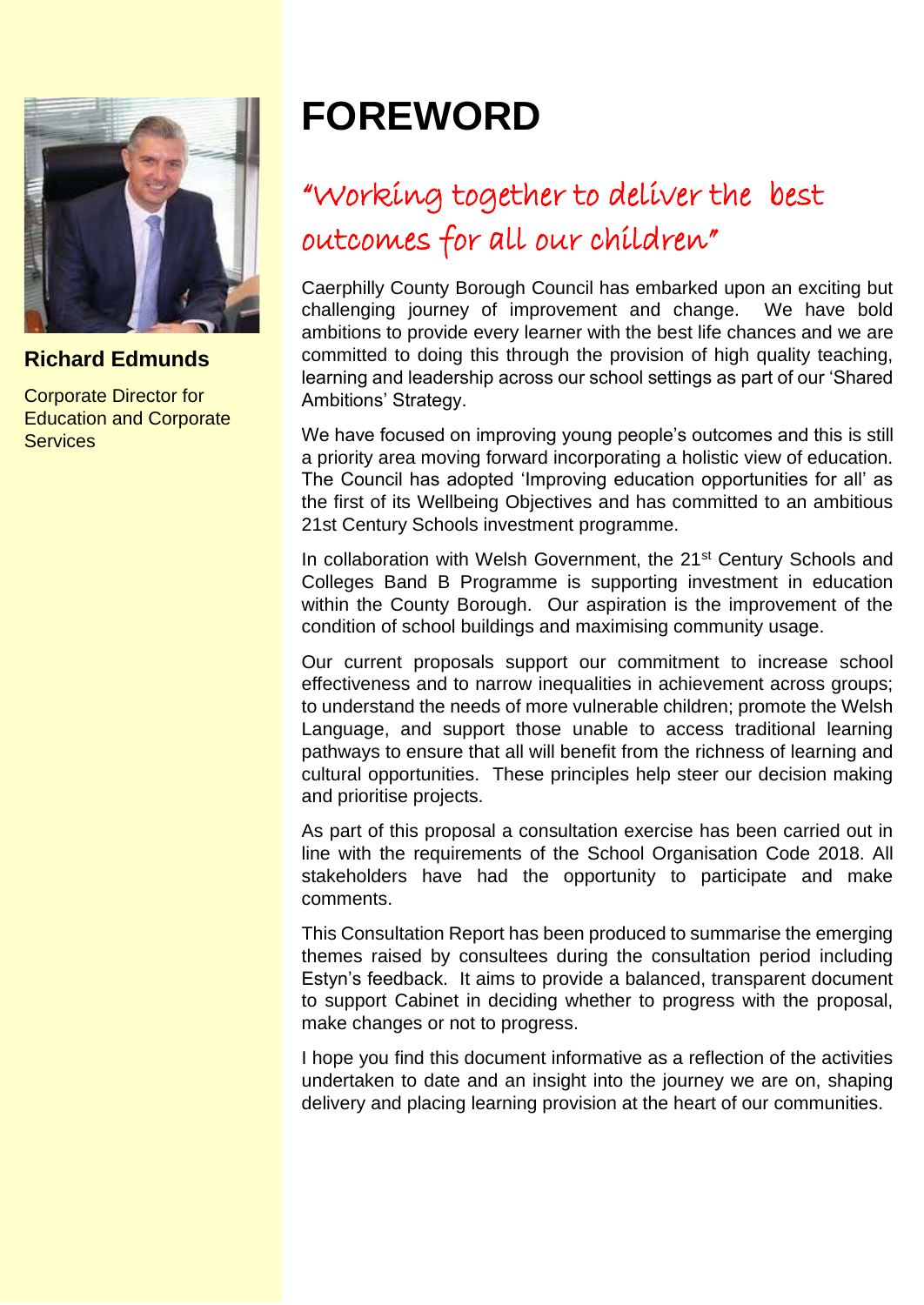| <b>TABLE OF CONTENTS</b>                                                                                                                                                                                                                    |                                      |
|---------------------------------------------------------------------------------------------------------------------------------------------------------------------------------------------------------------------------------------------|--------------------------------------|
| <b>Introduction</b><br>$\triangleright$ Executive Summary<br>$\triangleright$ Statutory Obligations<br>$\triangleright$ Purpose of the Consultation Report<br>What is the 21 <sup>st</sup> Century Schools and Colleges Programme?<br>≻     | Page<br>Page<br>Page<br>Page         |
| <b>Proposal</b><br>$\triangleright$ What are we proposing to do?<br>What is driving this proposal?<br>➤<br>$\triangleright$ Options Appraisal<br>$\triangleright$ Benefits and Disbenefits                                                  | Page<br>Page<br>Page<br>Page         |
| <b>The Consultation Process</b><br><b>≻</b> Consultation Process<br>Implications of COVID19<br>➤<br>Stakeholder Engagement<br>➤<br><b>Consultation Information</b><br>↘<br><b>Response Methods</b><br>➤                                     | Page<br>Page<br>Page<br>Page<br>Page |
| <b>Consultation Responses</b><br>$\triangleright$ Consultation Responses<br>> Education Scrutiny Response<br>Estyn's Response (summary)<br>➤                                                                                                | Page<br>Page<br>Page                 |
| <b>Learner Voice</b><br>▶ School Council / Pupil Engagement<br>Schools directly affected by Proposal<br>$\circ$<br>Other schools identified as being affected<br>$\circ$                                                                    | Page                                 |
| <b>Other Considerations</b><br>$\triangleright$ Local and National Strategies                                                                                                                                                               | Page                                 |
| <b>Next Steps</b><br>$\triangleright$ Consultation Clarification<br>Reasonable Alternatives Identified<br>$\triangleright$ Recommendation<br>$\triangleright$ Decision Making<br>Reporting, Notification and Publishing of Information<br>➤ | Page<br>Page<br>Page<br>Page<br>Page |
| <b>Supporting Information</b><br><b>Annex 1: Key Consultation Documents</b><br>➤<br>Annex 2: Estyn's Response (Full version)                                                                                                                | Page<br>Page                         |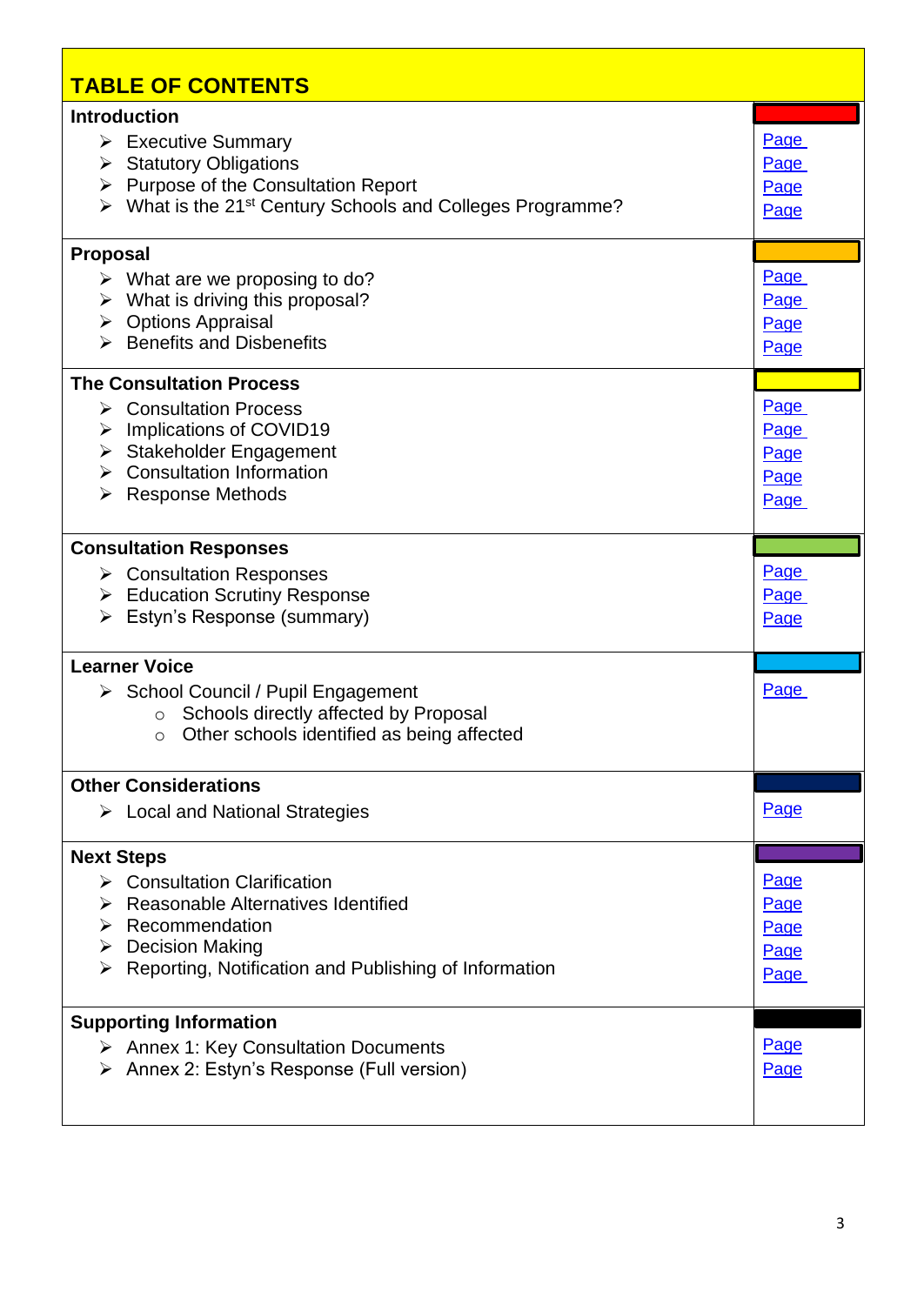### **INTRODUCTION**

#### <span id="page-3-0"></span>**Executive Summary**

Schools in Wales need to be in good condition and suitable for the delivery of education. In some cases, schools can be modernised, repaired, refurbished, extended, or partially rebuilt to meet the standards needed for contemporary teaching and learning. However, some existing schools are no longer in the right place and in such cases, we might propose new schools or changes to existing schools.

Caerphilly County Borough Council aspires to continue to raise school standards and improve the quality of the learning environment to create fit-for-purpose 21<sup>st</sup> century schools and give every child in Caerphilly the best possible start in life.

The proposal to establish a Primary School in the Nelson area has been identified as one of the phase 2 projects in the 21<sup>st</sup> Century Schools Band B programme.

For proposals relating to schools, the School Organisation Code 2018, provides clear statutory guidance as to the processes that need to be adhered to. Undertaking a consultation exercise is one of the initial stages of progressing any proposal and is subject to Welsh Government scrutiny and Cabinet approval. From the  $20<sup>th</sup>$  October 2021 to the 1<sup>st</sup> December 2021, a consultation exercise was undertaken. The purpose of the consultation was to gain views on the proposal to support and invest in the establishment of a new Primary School through the amalgamation of Llancaeach Junior School and Llanfabon Infants School.

This Consultation Report is the prescribed method as outlined by the School Organisation Code 2018 for reflection, review and assessment to provide Cabinet with the information to make an informed decision as to whether to proceed with the proposal to the next stage, amend the proposal taking into account further information that has come forward through the consultation process or to close this proposal with no further actions taken.

The Report is divided into several sections with the aim to:

- Outline the consultation processes undertaken
- Provide clarification in relation to the information provided and consultee engagement
- Summarise each of the issues raised by consultees
- Set out Estyn's response to the consultation in full
- Respond to issues raised by means of clarification, amendment to the proposal or rejection of the concerns, with supporting reasons

### <span id="page-3-1"></span>**Statutory Obligations**

This report is published in line with the requirements of the School Standards and Organisation [\(Wales\) Act 2013](https://www.legislation.gov.uk/anaw/2013/1/contents/enacted) and the [School Organisation Code 2018.](https://gov.wales/sites/default/files/publications/2018-10/school-organisation-code-second-edition.pdf)

The Consultation report will be published on the Caerphilly 21<sup>st</sup> Century School website with hardcopies available on request. All information is published in Welsh and English. In addition, a child friendly summary has also been produced to ensure information is provided in an accessible format for any children and young people affected by the proposals.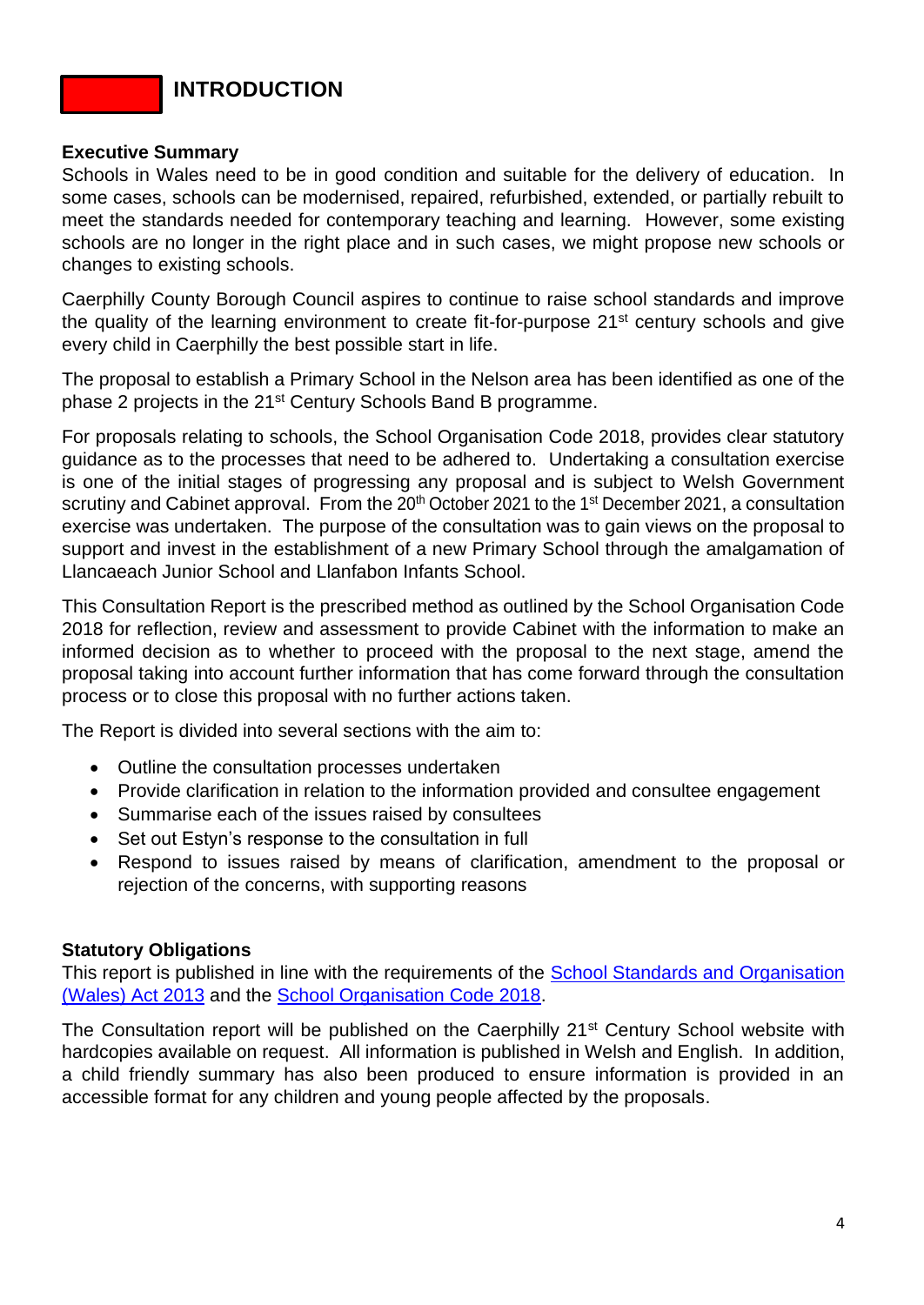### <span id="page-4-0"></span>**Purpose of the Consultation Report**

The publication of this Consultation Report discharges the Council of its duty under the School Organisation Code 2018.

The consultation period represented an opportunity for people to learn about the proposal, ask questions and make comments. Any negative responses made during the consultation period were not counted as objections to the proposal but as adverse comments.

Objections to a proposal can only be registered after the publication of a statutory notice.

The Consultation Report outlines the processes followed, provides clarity on the issues and comments received from consultees, ensures that the views of children and young people affected by the proposal are expressed and ultimately, provides Cabinet with the necessary information to take one of the following decisions:

- Proceed with the proposal
- Make changes to the proposal
- Not to proceed with the proposal

Full details of the decision making process and the stages of the proposal as outlined in the School Organisation Code 2018 have been published as part of the initial Consultation Document and is publicly available via the Council's website with hardcopies made available on request.

### <span id="page-4-1"></span>**What is the 21st Century Schools and Colleges Programme?**

The 21<sup>st</sup> Century Schools and Colleges programme is a major, long-term, strategic capital investment programme. It is jointly funded by the Welsh Government and local authorities and aims to create a generation of 21<sup>st</sup> century schools in Wales.

The first part of the programme (Band A) ran from 2014 to March 2019.

Caerphilly has benefited greatly from investments in the initial "Band A" 21<sup>st</sup> Century Schools programme with approximately £56.5 million invested in schools for both educational and community use.

| Table 1: Band A funding in Caerphilly was used to deliver |                                              |                                    |  |  |
|-----------------------------------------------------------|----------------------------------------------|------------------------------------|--|--|
|                                                           | <b>Project Name</b>                          | <b>Band A</b><br><b>Investment</b> |  |  |
|                                                           | <b>Islwyn High School</b>                    | £22.6m                             |  |  |
| Image of Islwyn High School                               | Ysgol Gymraeg Cwm Rhymni, Y Gwyndy<br>Campus | £19.2m                             |  |  |
|                                                           | Idris Davies School 3-18<br>$\checkmark$     | £8m                                |  |  |
|                                                           | Newbridge School extension<br>$\checkmark$   | £2.6m                              |  |  |
|                                                           | <b>Blackwood Comprehensive improvements</b>  | £2m                                |  |  |
|                                                           | Blackwood Comprehensive 3G pitch             | £865k                              |  |  |
|                                                           | <b>Trinity Fields School improvements</b>    | £1.3m                              |  |  |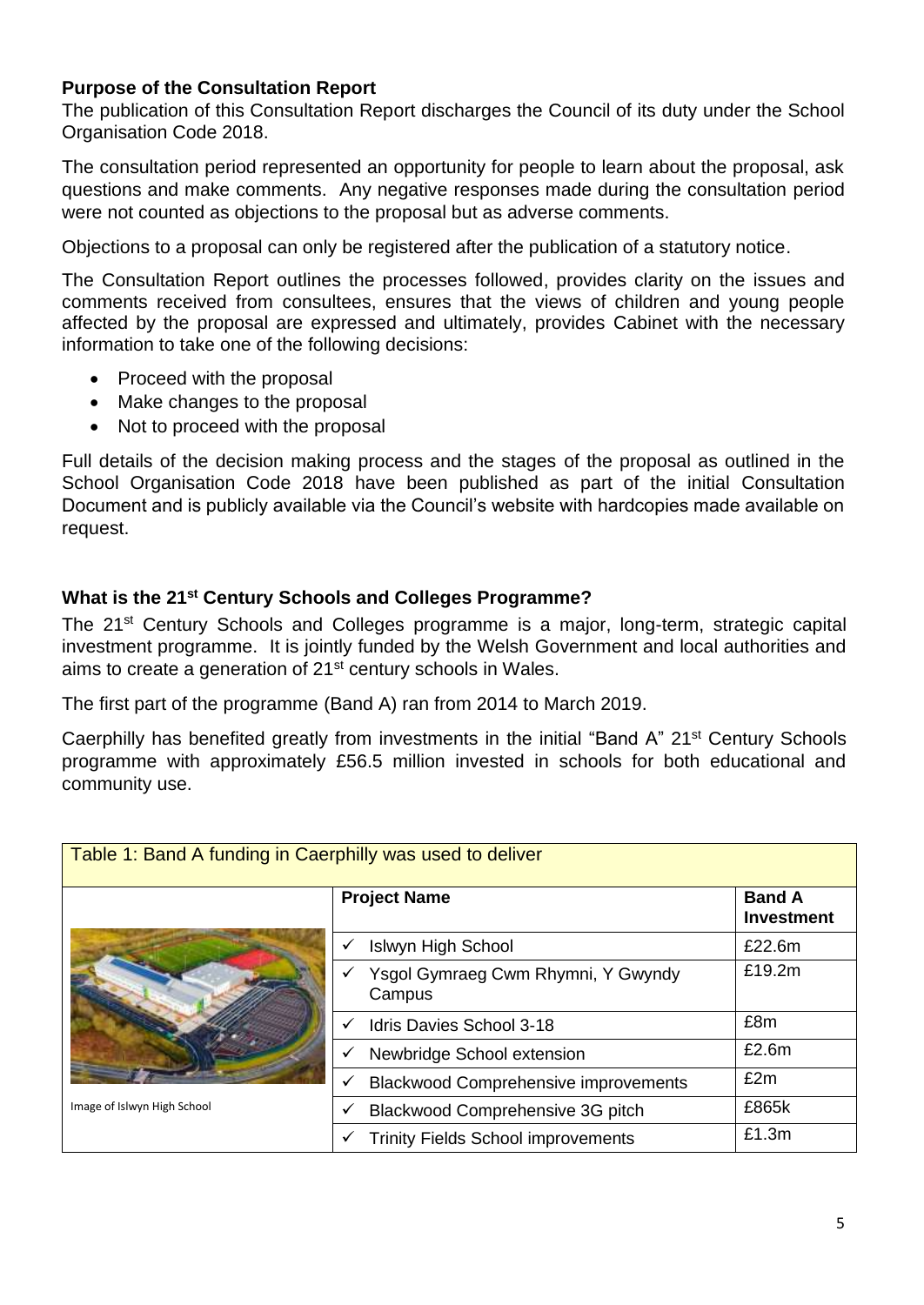Educational transformation remains a vital outcome of our investment in Band B of the Programme. The second part of this funding (Band B) started in April 2019, with the priority areas being:

- Reduce the number of poor condition schools
- Ensure that we have the right size schools in the right location
- Provide enough places to deliver Welsh and English medium education
- Ensure the effective and efficient use of the educational estate

Further information is available on the 21<sup>st</sup> [Century Schools webpages](http://www.caerphilly.gov.uk/Services/Schools-and-learning/21st-Century-Schools)

**PROPOSAL**

### <span id="page-5-0"></span>**What are we proposing to do?**

We are proposing to:

- o **Amalgamate Llancaeach Junior School and Llanfabon Infants School to create a new Primary School provision on the existing infants school site for those aged 3- 11 years with an anticipated completion date of September 2024.**
- $\circ$  It is proposed that the current Llanfabon Infants School site will be reconfigured to host the new Primary School provision. A new building will be built to accommodate Key Stage 2 pupils (Junior age) and a partial refurbishment of the existing Infants School building on site with the whole Primary School provision providing accommodation for 275 pupils plus 40 nursery places, ensuring the development and delivery of an inclusive all-through primary school provision delivering the full curriculum to pupils in a modern, safe and inspiring learning environment.
- o The new primary school site will have improved outside learning space and facilities that will provide a stimulating teaching and learning environment with 21<sup>st</sup> Century facilities centered on the learning, self-esteem and well-being of all pupils.
- $\circ$  The proposed project will take into account the desire to encourage and facilitate community use of the asset. The design will seek to include measures to enable safe 'zoning' which can be utilised by the wider community.

### <span id="page-5-1"></span>**What is driving this proposal?**

Proposals have been prioritised based on a number of factors including building condition, pupil projection and local and national drivers, however, the delivery of the curriculum and the Educational agenda remains at the core.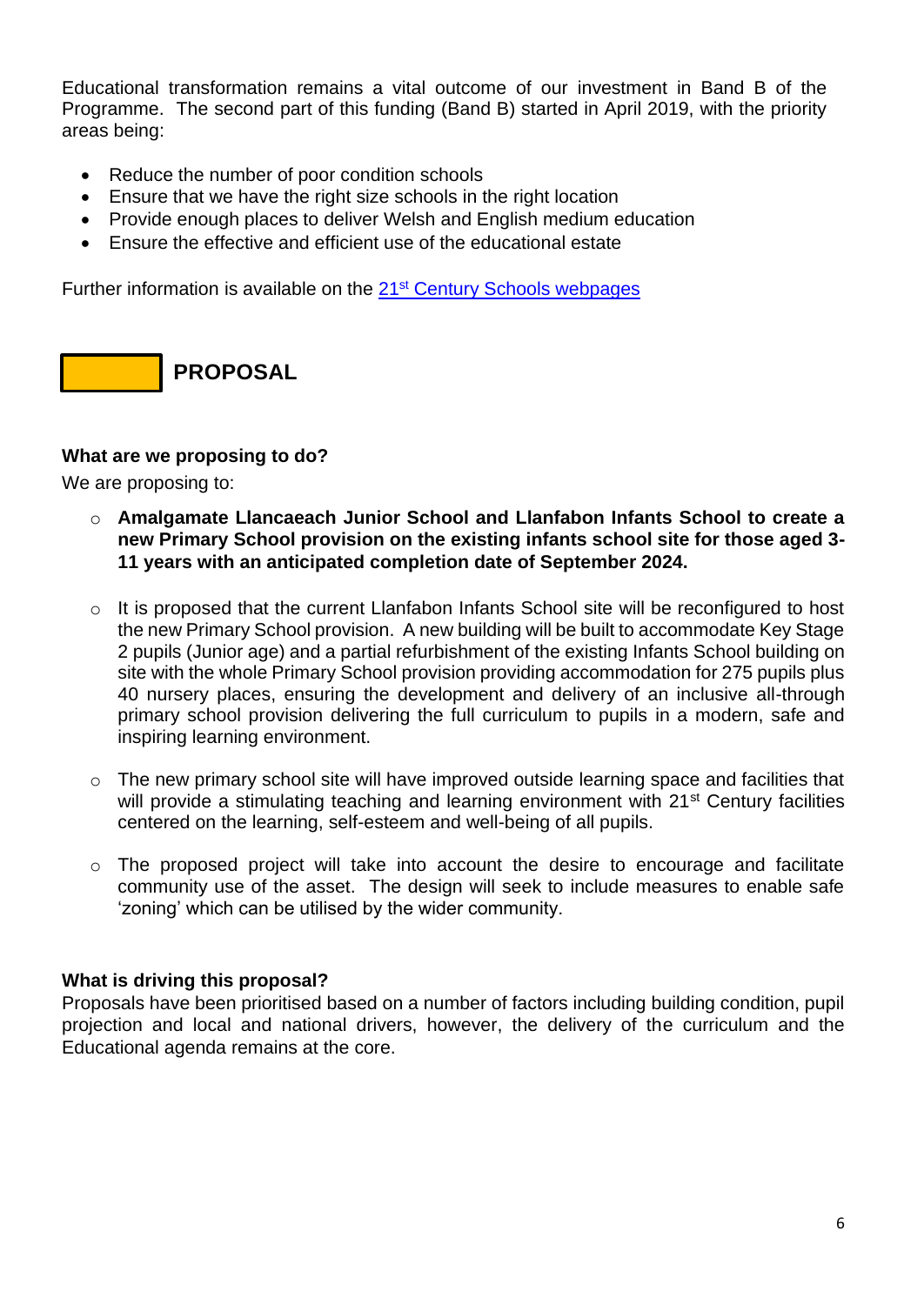### <span id="page-6-0"></span>**Options Appraisal**

The planning and development of effective school organisation proposals is crucial to the Welsh Government's goal of transforming education in Wales and providing better educational outcomes with a commitment to increase school effectiveness, and narrow inequalities in achievement between advantaged and disadvantaged areas, groups and individuals.

The Welsh Government's Options Framework approach has been followed to identify the widest possible number of feasible options, focusing on the following key dimensions: scope, service solution, service delivery, implementation and funding.

An options appraisal provides the opportunity to help councils make an informed and evidence based decision on how to deliver services. It does this by considering the relative advantages and disadvantages of a number of different delivery model options (including the current way in which the service is delivered).

The methodology helps decision makers to consider the:

- Desirability the degree to which each option meets the strategic objectives and priorities of stakeholders
- Viability the degree to which each option is financially viable and sustainable
- Feasibility the degree to which each option can be implemented

As part of outlining the current proposal, an options appraisal was undertaken.

The options appraisal stage allowed for a number of different delivery model options to be explored and evaluated against a set of agreed criteria, leading to the selection of the preferred option.

|                       | Table 2: The following options were considered and scored:                                                                                                                            |
|-----------------------|---------------------------------------------------------------------------------------------------------------------------------------------------------------------------------------|
| <b>Option</b>         | <b>Description</b>                                                                                                                                                                    |
| Option 1 <sup>*</sup> | Do Nothing:                                                                                                                                                                           |
|                       | No change to existing schools                                                                                                                                                         |
| <b>Option 2</b>       | Do Minimum:                                                                                                                                                                           |
|                       | Internal refurbishments of both school sites                                                                                                                                          |
| Option 3              | Do Intermediate:                                                                                                                                                                      |
|                       | Expansion of the existing Llanfabon site via modular buildings to become a new primary<br>school to accommodate 275 pupil and 40 nursery provision                                    |
| <b>Option 4</b>       | Do Major:                                                                                                                                                                             |
|                       | Expansion of the existing Llanfabon site via a permanent building and internal<br>reconfiguration to become a new primary school to accommodate 275 pupil and 40<br>nursery provision |
| <b>Option 5</b>       | Do Maximum                                                                                                                                                                            |
|                       | New primary school building to accommodate 275 pupils and 40 nursery provision on<br>a different site yet to be identified                                                            |

\***Please note,** Option 1 is considered the status quo option and is always included in the shortlist as a benchmark for value for money.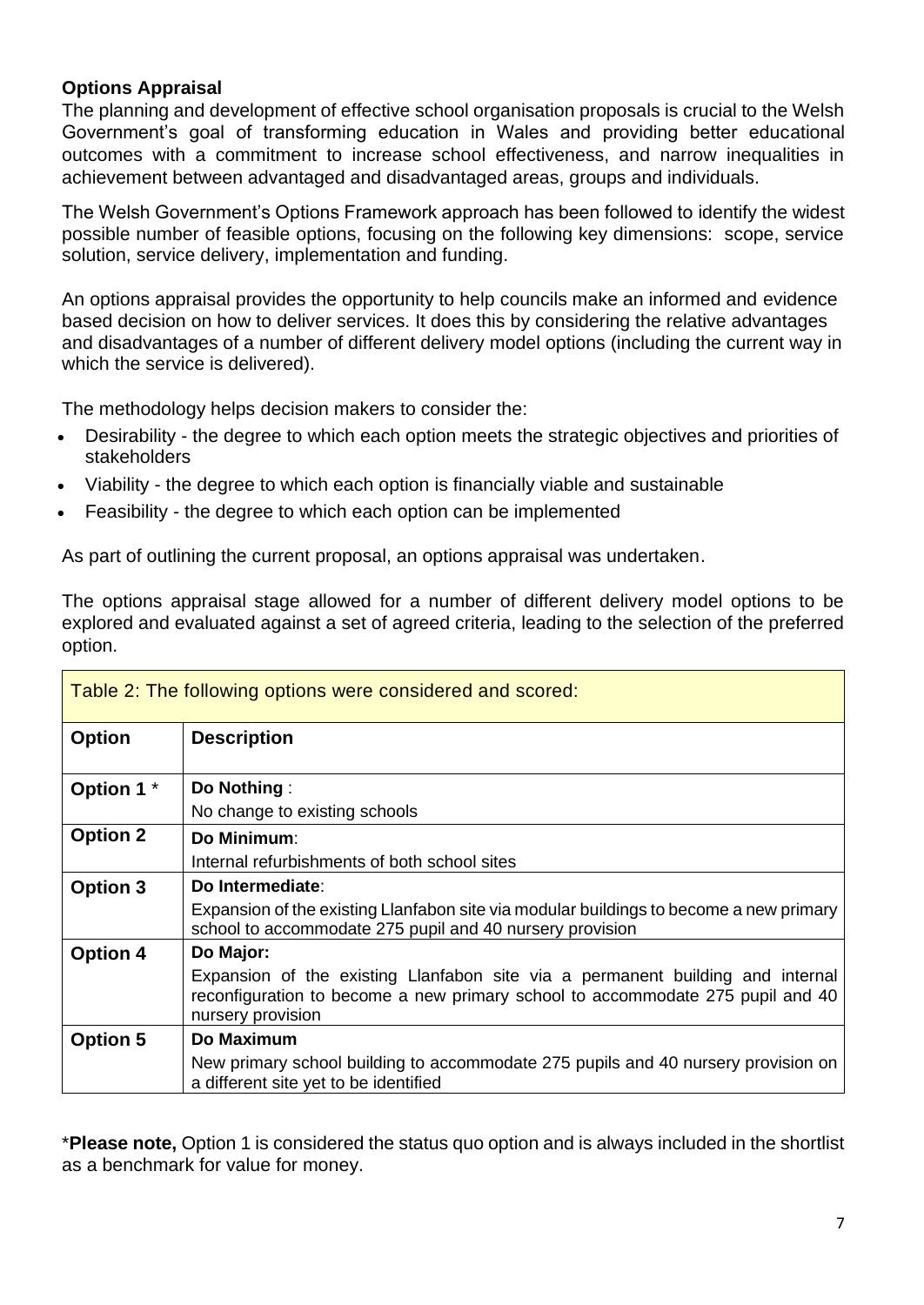Each option was evaluated against the investment objectives outlined in the Consultation Document and the extent to which it met the Critical Success Factors. This stage was an important part of the process, to raise important questions at an early stage and assist in developing proposals.

This resulted in options either being discounted, carried forward for further consideration in the short list with an eventual option identified as a preferred way forward. It is the option identified as the preferred way forward upon which the consultation exercise was based as all other options have been discounted at this point.

The process utilised was outlined in detail in the Consultation Document and resulted in

**Option 4** being identified as the preferred option, namely, **expansion of the existing Llanfabon site via a permanent building and internal reconfiguration to become a new primary school to accommodate 275 pupil and 40 nursery provision**

### <span id="page-7-0"></span>**Benefits and Disbenefits**

There are common challenges faced by all Local Authorities when adopting new proposals. The vast majority of Council policies are delivered through projects and programmes of various forms. It is therefore vital that projects are delivered successfully in order to realise their intended benefits for citizens.

Evidence shows that the best way to ensure successful delivery is by setting up projects correctly in the first place. The most common causes of failure, among others are a lack of clear objectives, insufficient resources and over-ambitious cost and schedule that impact on the level and amount of benefit that can be realised and can be avoided if tackled in a project's early stages.

As part of the development of the proposal, a number of benefits and disbenefits were identified as outlined in the Consultation Document. The consultation process was an opportunity to consult with relevant stakeholders to understand what they see as positive outcomes and what negative consequences may be delivered.

The Council recognises that people have different needs, requirements and goals and we will work actively against all forms of discrimination by promoting good relations and mutual respect within and between our communities. An Integrated Impact Assessment was carried out to initiate discussion and invite comments as to whether the principles for the proposal are supported.

All comments have been recorded and Cabinet members will be provided with copies of all the responses received within the consultation period and in their original format as part of the decision making process.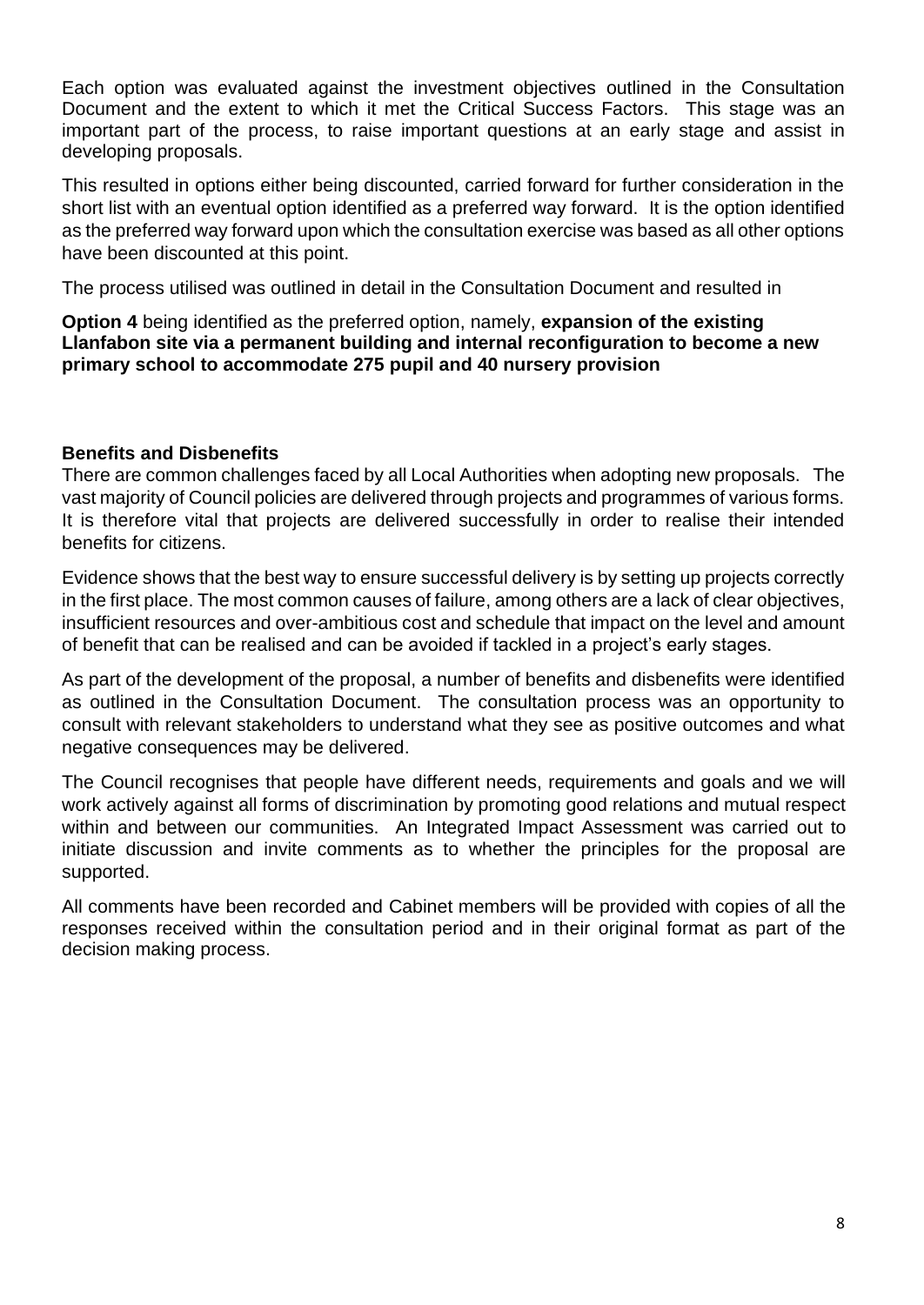### **CONSULTATION PROCESS**

### <span id="page-8-0"></span>**Consultation Process**

The consultation process has followed the Welsh Government guidelines as set out in the School Organisation Code 2018.

As the proposal relates to a 'regulated alteration' to a Maintained school under Section 42 of the School Standards and Organisation (Wales) Act 2013, the proposals have been published on the Council's website.

### <span id="page-8-1"></span>**Implications of COVID19**

Due to the implications of COVID-19 place and after taking advice from Welsh Government, this consultation process refrained from undertaking any face-to-face consultation sessions to support social distancing and maintain safe working practices for all.

It should be noted that there is no obligation to consult face-to-face and therefore a written paper consultation exercise was undertaken to discharge the Council of its duty under the School Organisation Code 2018. However, a number of alternative methods were utilised for engagement including use of social media, face-time technology and the creation of a 'Frequently Asked Questions' Document.

### <span id="page-8-2"></span>**Stakeholder Engagement**

Through [TeamCaerphilly -](https://www.caerphilly.gov.uk/tc-eng/) Better Together, the Council is committed to ensuring high quality, citizen focused services for the communities that comprise our county borough. In futureproofing public services, we recognise the need to ensure effective engagement which is central to our decision making - [Read more about our approach to Consultation and Engagement here](https://www.caerphilly.gov.uk/CaerphillyDocs/Consultations/Consultation-and-Engagement-Framework.aspx)

For this proposal, our consultation process must follow the Welsh Government Statutory guidance as set out in the School Organisation Code 2018.

Proposals must be published when we make a 'regulated alteration' to a maintained school under Section 42 of the School Standards and Organisation (Wales) Act 2013.

The following consultees were advised of our proposals on the 20<sup>th</sup> October 2021 by letter or email:

| Table 3: Consultee List                                       |                                                                              |
|---------------------------------------------------------------|------------------------------------------------------------------------------|
| Pupils and Pupil Councils*                                    | <b>Welsh Ministers</b>                                                       |
| Parents, prospective parents, guardians and<br>carers*        | Assembly Members and Members of<br>Parliament representing the area served * |
| Headteacher, Staff and Governing bodies*                      | <b>Local CCBC Members</b>                                                    |
| Directors of Education for Neighbouring<br><b>Authorities</b> | <b>Local Town and Community Councils</b>                                     |
| <b>Teaching and Support Staff Associations</b>                | Estyn                                                                        |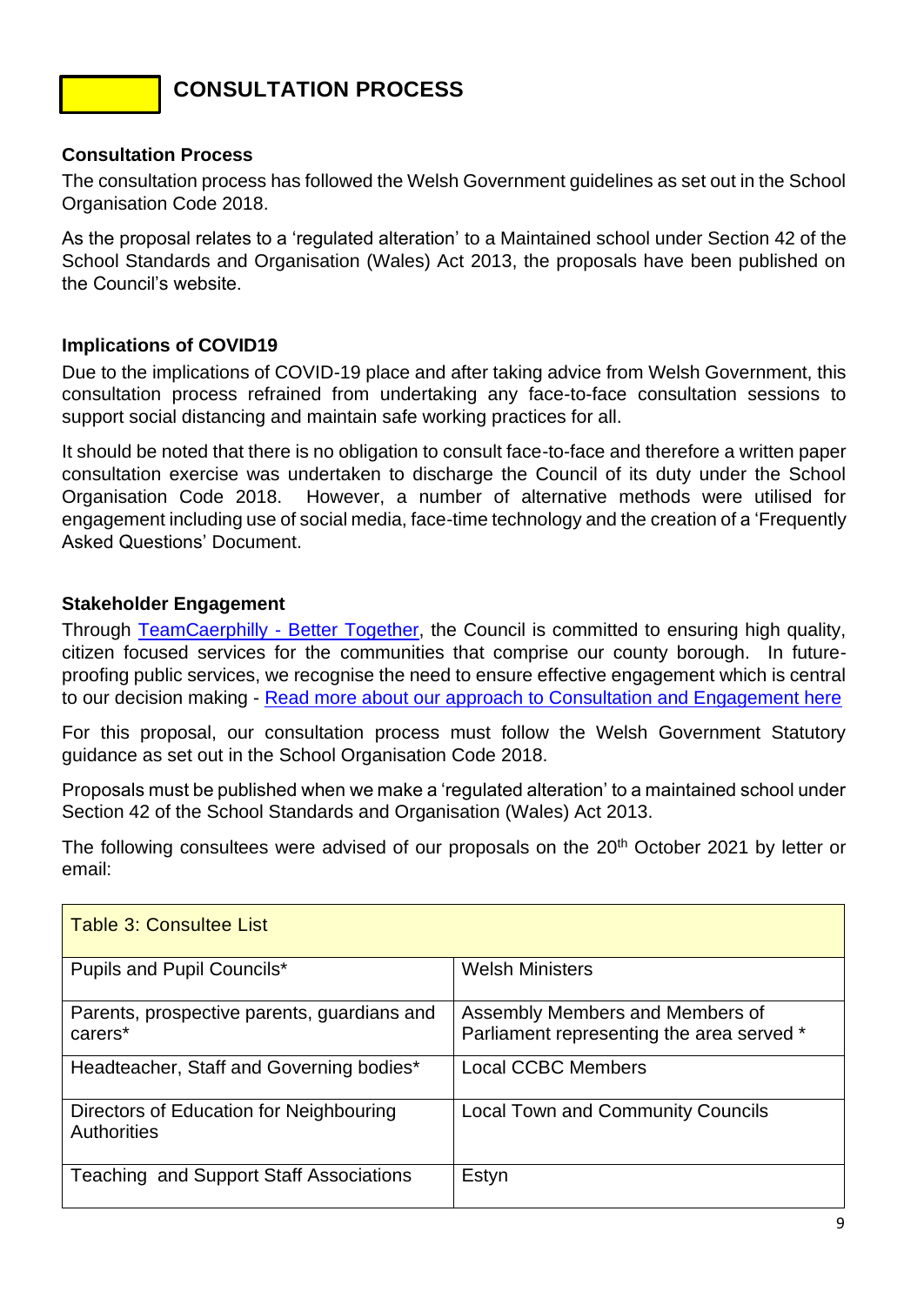| <b>Parent Network</b>                                   | <b>Welsh Education Forum</b>                                     |
|---------------------------------------------------------|------------------------------------------------------------------|
| Diocesan Directors / Boards of Education                | South East Wales Consortium (EAS)                                |
| Gwent and South Wales Police and Crime<br>Commissioners | South East Wales Transport Alliance<br>(SEWTA)                   |
| Early Years Development and Childcare<br>Partnership    | Mudiad Meithrin, Menter laith and<br>voluntary nursery providers |

\**of schools directly or likely to be affected by the proposal only*

In addition to advising those we were obliged to under the stakeholder criteria, the following were also contacted and advised of our proposals in writing:

o All Headteachers in the Borough

### <span id="page-9-0"></span>**Consultation Information**

The School Organisation Code 2018 states that when undertaking a consultation process in connection with a school proposal, the Council must publish information to enable transparent, balanced and open decision making.

The consultation document must be published on a school day and consultees must be given at least 42 days to respond to the document, with at least 20 of these being school days as defined by Section 579 of the Education Act 1996. The consultation period opened on Wednesday 20<sup>th</sup> October 2021 (a school day) and concluded at midnight on Wednesday 1<sup>st</sup> December 2021.

As part of this proposal, the following documentation was produced:

- Consultation Notification Letter
- Consultation Document
- Consultation Response Form (Online)
- Consultation Response Form (Printable PDF)
- Integrated Impact Assessment

All documentation was published in Welsh and English, complying with the requirements of the Welsh Language Standards. Information was also available in other languages and formats on request, however, no such requests were received as part of this process.

Hardcopies of the documentation were issued to the schools directly affected by the proposal including the child friendly summary for discussion with the pupils.

In addition to notifying the consultees in writing of the proposal, distribution of information was supported via the school text messaging service direct to parents and staff.

A child friendly consultation summary and advocacy video was also produced to support the consultation process with pupils of the affected schools to present information in a manner relevant to their likely understanding, allowing them to participate in the consultation process and reach an informed opinion. In addition to this documentation, the 21<sup>st</sup> Century Schools Team and local teaching staff provided assistance to children and young people who wished to submit a consultation response in their preferred format and language.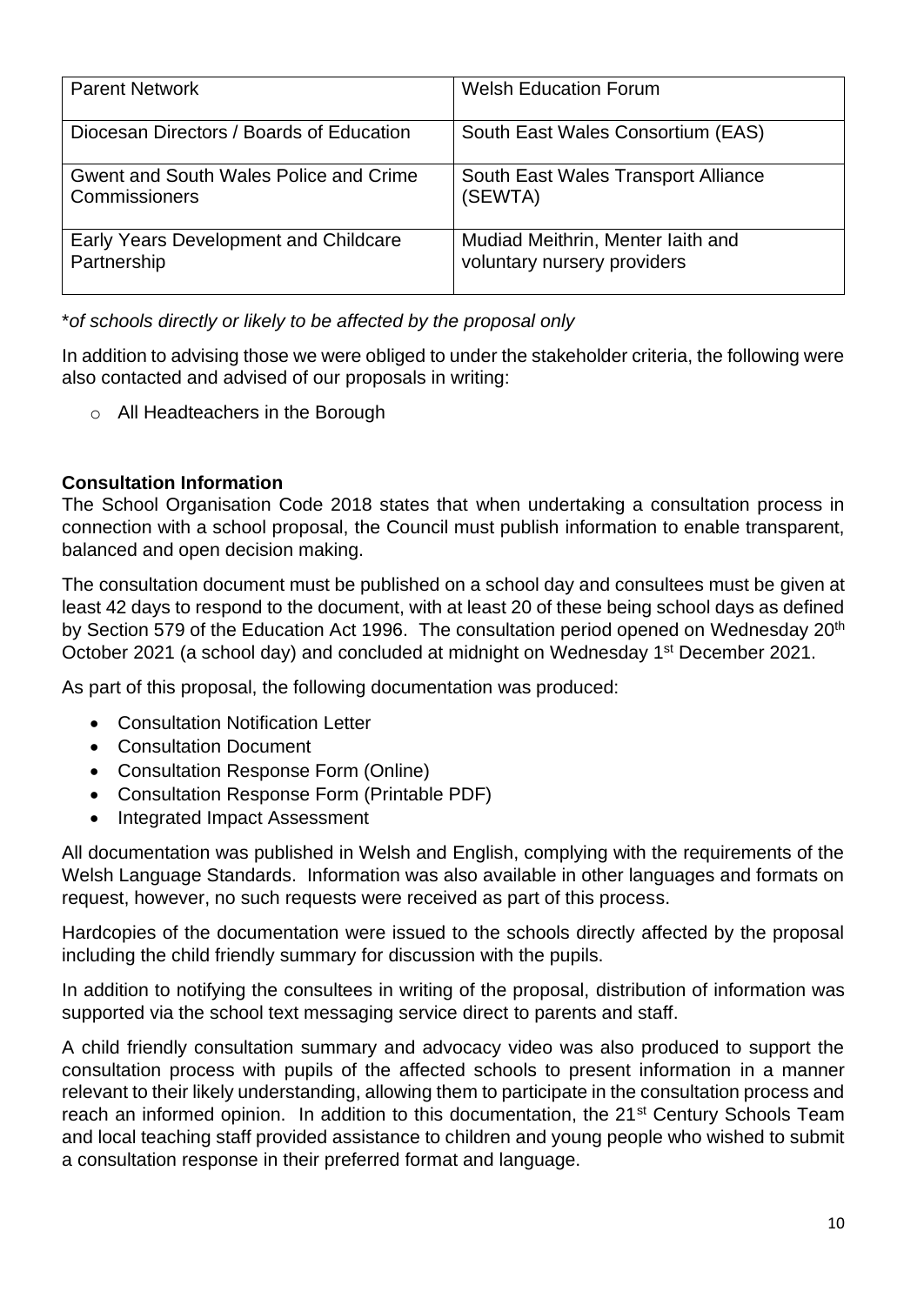The Council's Social media channels were also utilised. Messages relating to the consultation were released in phases throughout the consultation period to maintain public awareness and provide as far a 'social media reach' as possible.

### <span id="page-10-0"></span>**Response Methods**

As outlined in the Consultation Document, anyone wishing to comment in relation to the proposal could do so in writing by:

- $\circ$  Completing the online response form on the Council's website
- $\circ$  Completing a response pro forma and posting it to the 21<sup>st</sup> Century School Team at **Caerphilly**
- $\circ$  Emailing comments to the 21<sup>st</sup> Century Schools Team at Caerphilly

Pupils of the schools directly affected by the proposal were also give the opportunity to engage in the process through focused 'Pupil Voice' sessions.

The response forms were designed in such a way as to capture the relevant information required to discharge the Council's obligations required under the School Organisation Code for undertaking a consultation linked to the regulated alteration of a maintained school.

This consultation was undertaken to capture the views of consultees in relation to the proposal. These views have been incorporated into this document, which will be published and considered by Cabinet when determining whether to proceed to Statutory notice stage. A separate Planning Application Process will be undertaken in respect of this proposal. The separate statutory processes were outlined in the consultation document and any adverse comments received as part of this process have been recorded as such.

### **CONSULTATION RESPONSES**

### <span id="page-10-1"></span>**Consultation Responses**

Overall a total of 11 responses were received during the consultation process.

**Please note**: The figure above and the data reported on for Questions 1 to 7 does not include the responses received by Estyn or captured as part of any pupil engagement sessions. These are outlined in more detail later in this document.

Of the prescribed methods for providing a response during the consultation period:

- 11 responses received via Online Survey
- 0 responses received via email
- 0 responses received via post
- Pupil Voice Sessions at both schools open to entire combined pupil cohort (247 pupils excluding nursery)

0 responses (0%) were returned in the medium of Welsh.

The 21<sup>st</sup> Century Schools Team received no requests for the documentation to be provided in any other format or language.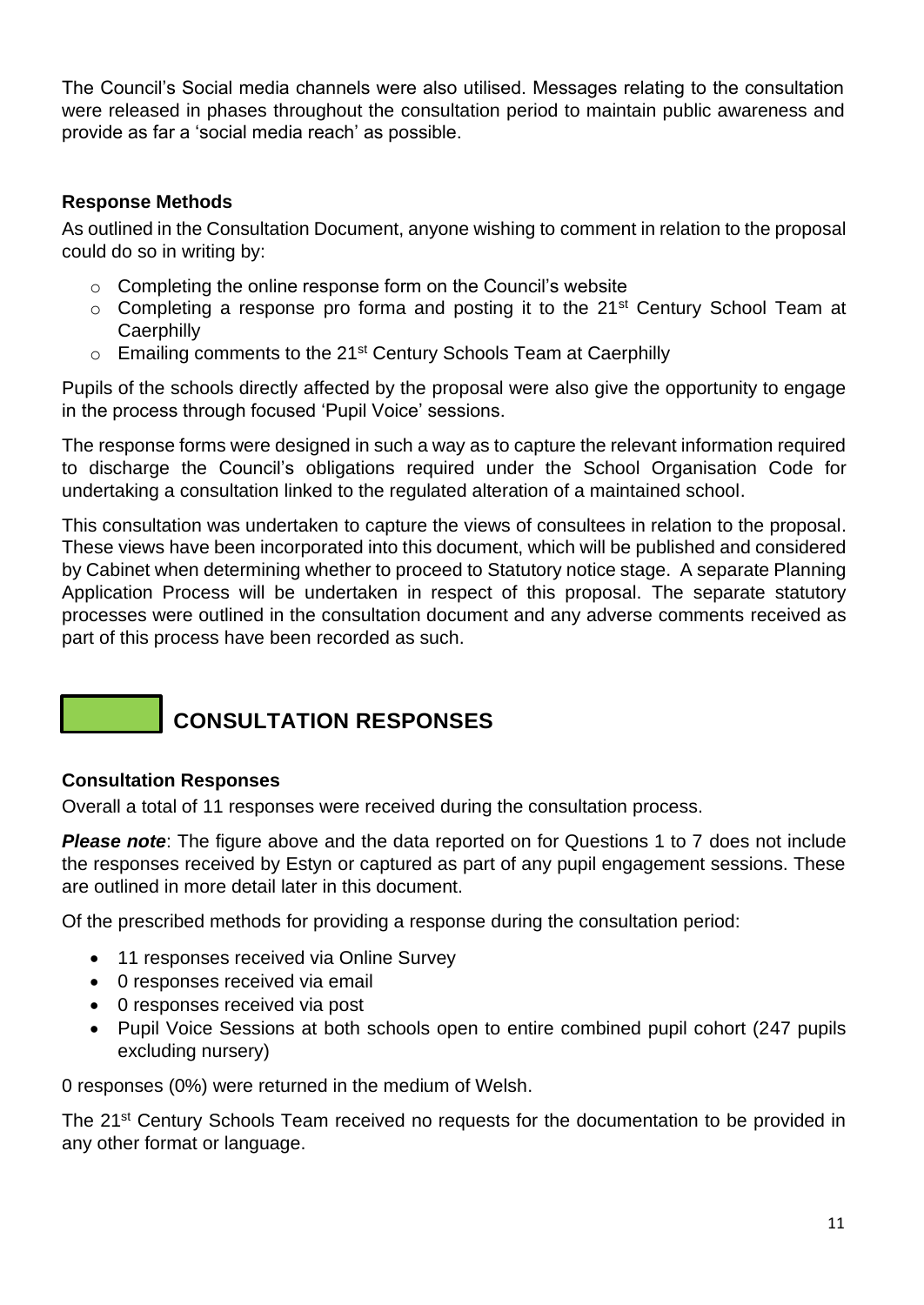### **QUESTION 1**

The consultees were asked to identify a category that best described them in relation to the proposal for the school affected. The options provided were selected to demonstrate that the key consultee groups as outlined in the School Organisation Code had been engaged with. These included, Pupil, Parent, Staff Member, School Governor, Elected Member, Local Resident, Group and Other.

Of those who responded, the following categories were selected:



For those selecting 'other', the opportunity was given to elaborate further as they felt appropriate and the respondent in this case indicated they were a past employee.

### **QUESTION 2**

As part of the consultation process, consultees were asked to provide basic contact information, including their name, address and email. This psychographic data was collected in order to help paint a picture of the consultee and enable the 21<sup>st</sup> Century Schools team to understand trends in response data and response groupings that would assist in compiling this Consultation Report.

As information can be collected for many purposes, the Caerphilly County Borough Council's privacy notice for consultations/surveys was referenced, which outlined the purpose and legal basis for collecting the information, data usage and data retention periods.

For the purposes of this Consultation Report, Cabinet will be provided with a separate digest of the consultation comments received. Please note that comments that are considered to be offensive or compromise anonymity have been edited or removed.

### **QUESTION 3**

Consultees can submit their views either in favour of or against the proposals.

Consultees were asked to indicate which of the following statements most accurately reflected their views about the proposal. Consultees were reminded to read the consultation documentation prior to providing any responses during this consultation exercise and that unfavourable comments made during the consultation period will not be treated as objections at this stage.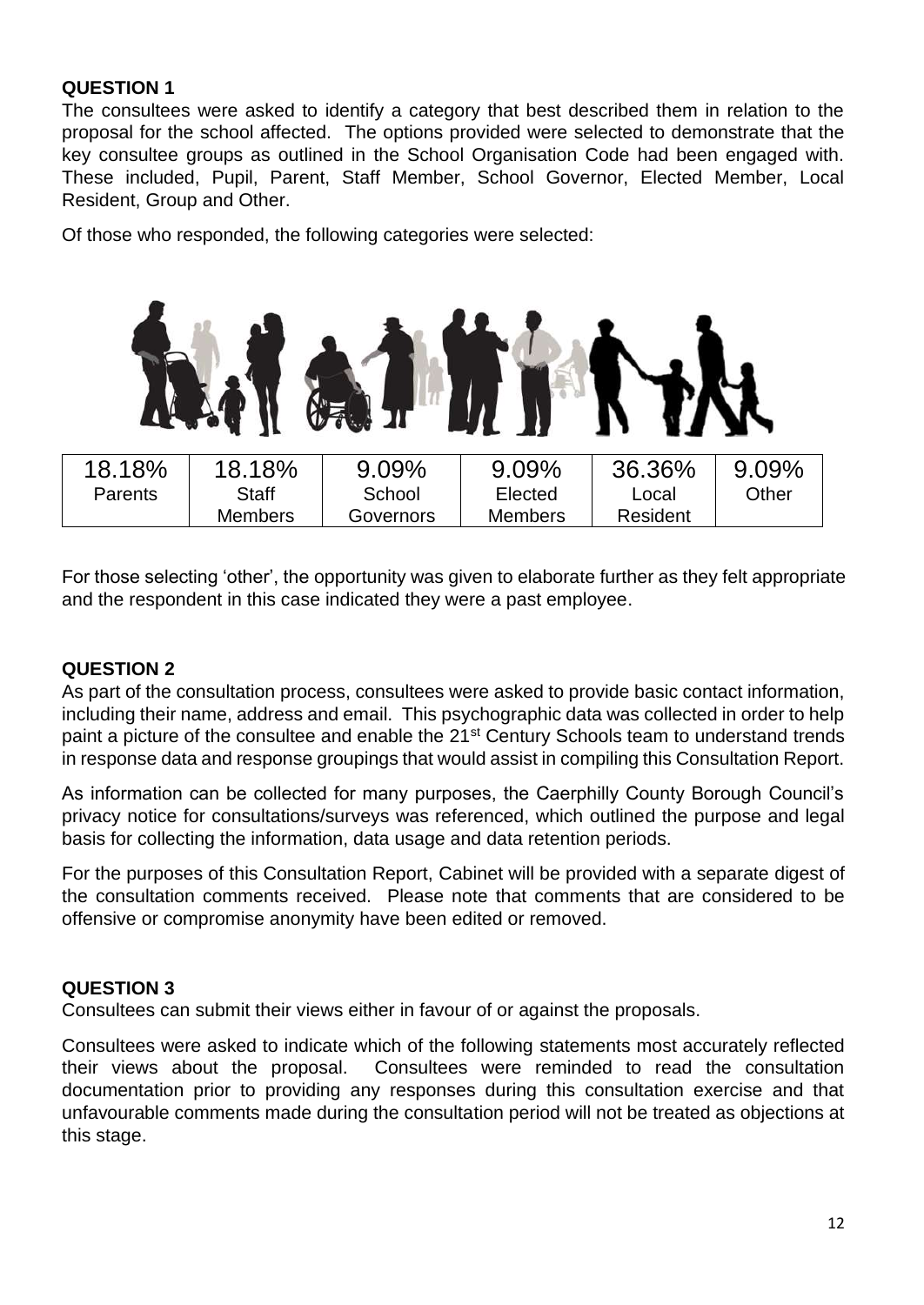The options available were:

- I do not feel strongly one way or the other
- I support the proposal
- I do not support the proposal

Of the responses returned, 10 support the proposal, 0 do not support it, 1 either didn't feel strongly either way or failed to select an option. That equates to 90.91% in support, 0% opposed with the remaining 9.09% either providing a neutral response or no comment.

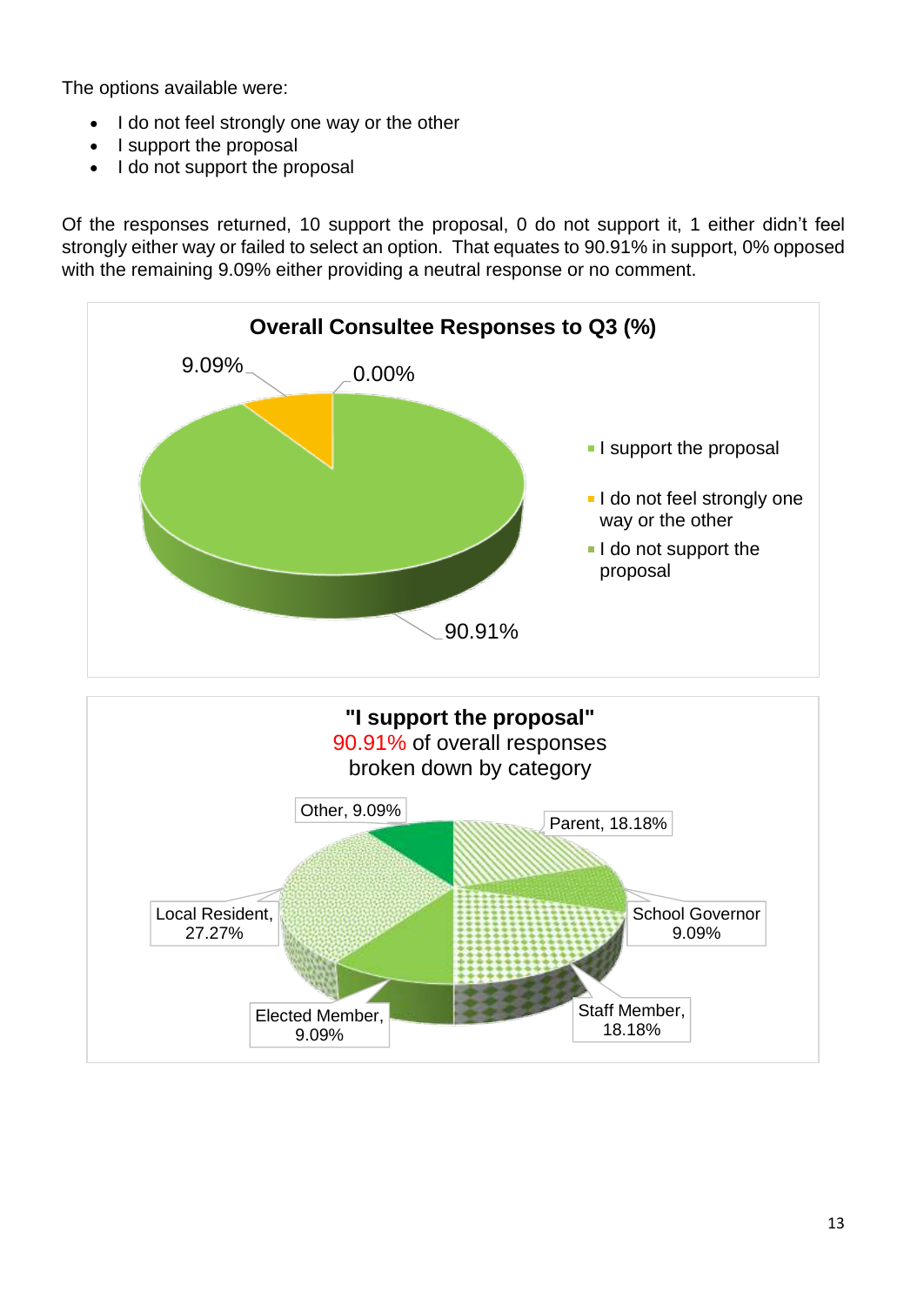

It is prudent to bring to the attention of readers that the commentary provided as part of Question 4 may offer additional insight into the views of the consultees and that the response provided to Question 3 should not be considered in isolation.

### **QUESTION 4**

This was a free text box, enabling consultees to provide additional comments on the proposal. All comments received have been read and analysed.

General themes that emerged from the consultation:

- Advantages of a single combined Primary school
- Community and Intergenerational facilities
- Traffic Management
- Construction process and potential impact

These themes are outlined in more detail in the section on 'Consultation Clarification'.

### **QUESTION 5**

As part of our duty under the School Organisation Code 2018, consultees must be given the option to request notification as to the publication of this Consultation Report. Contact information has been collected to this end and the preferred method for communication will be notification via email if this information has been made available by the respondent.



9 out of the 11 respondents have requested notification (9 via email, 0 via post). These individuals have been added to the notification list and will be contacted concurrently with stakeholders when this document is made publicly available through the Council's website. Hardcopies of the documentation will be made available on request.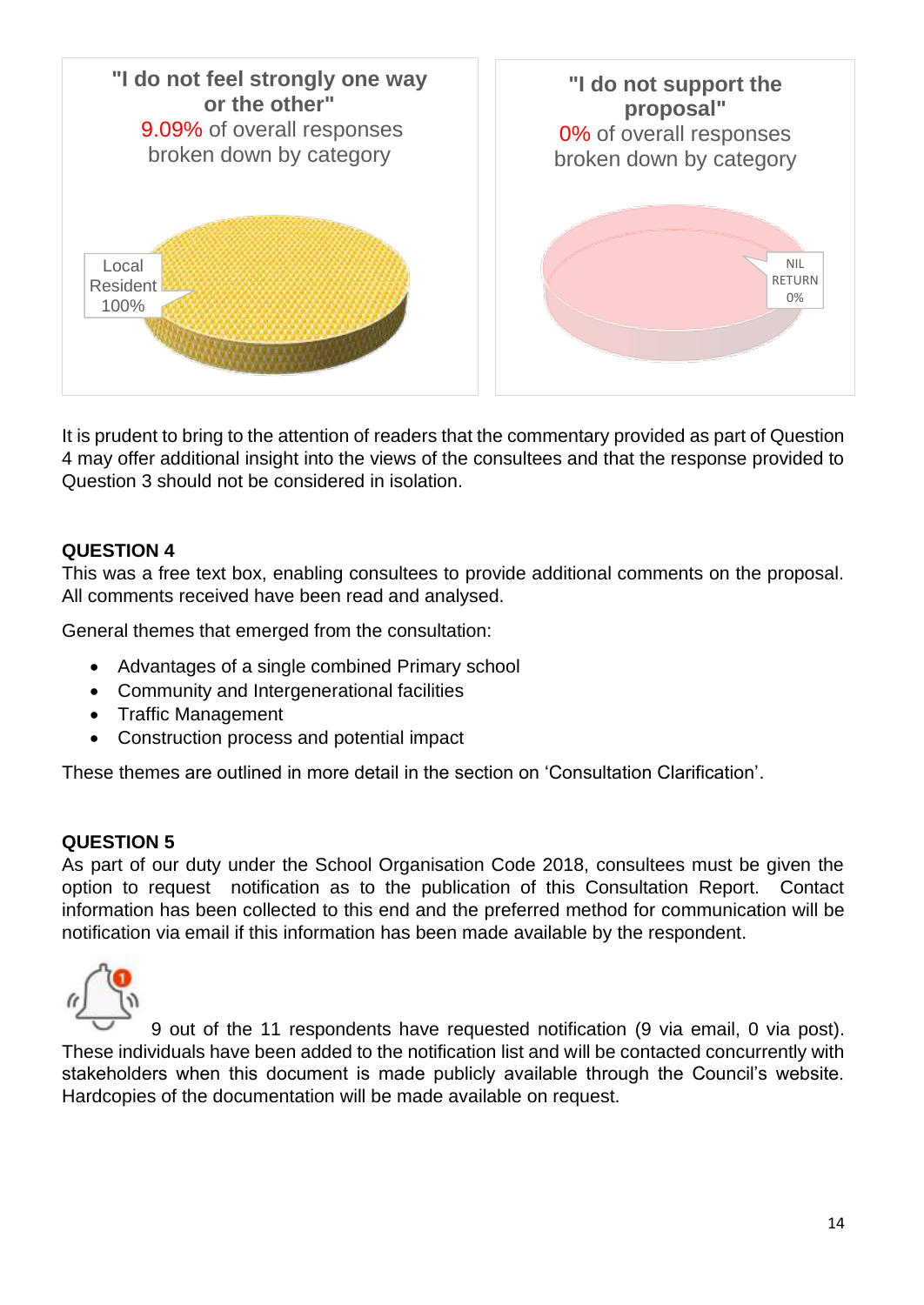### **QUESTION 6**

In line with the Caerphilly County Borough Council's Strategic Equality Plan 2016-2020 and the Consultation and Monitoring Guidance 2016 document, a reduced version of the Equalities and Monitoring questionnaire was included as part of the consultation response to support effective planning and to ensure that a representative sample was achieved to identify any equality issues.

The option to include information relating to the consultees Gender, Age, Disability Status, Welsh Language Skills and any influencing factors relating to their response were included but not mandatory.

From the responses received, of those that completed the Equalities monitoring section:

| Are you |                   |  |
|---------|-------------------|--|
| Male    | Other             |  |
| Female  | Prefer not to say |  |

| Age       |                    |  |
|-----------|--------------------|--|
| Under 16  | 40-65              |  |
| $16 - 25$ | Over <sub>65</sub> |  |
| 26-39     | Prefer not to say  |  |

| <b>Disability</b>            |    |                              |  |
|------------------------------|----|------------------------------|--|
| I am not Disabled            | 10 | <b>Learning Difficulties</b> |  |
| Physical / Mobility Impaired |    | <b>Visually Impaired</b>     |  |
| <b>Hearing Impaired</b>      |    | Speech Impaired              |  |
| Prefer not to say            |    |                              |  |
| Other                        |    |                              |  |

| <b>Welsh Language Skills</b>                  |          |            |            |          |
|-----------------------------------------------|----------|------------|------------|----------|
|                                               | A Little | Moderately | Quite Well | Fluently |
| Speak                                         |          |            |            |          |
| Understand                                    |          |            |            |          |
| Read                                          |          |            |            |          |
| Write                                         |          |            |            |          |
|                                               |          |            |            |          |
| No Welsh Language Skills<br>Prefer not to say |          |            |            |          |

### **QUESTION 7**

In relation to equalities implications that respondents highlighted, responses indicated that their decision was influenced as per the list outlined in the consultation response form. 0 responses were provided for this question.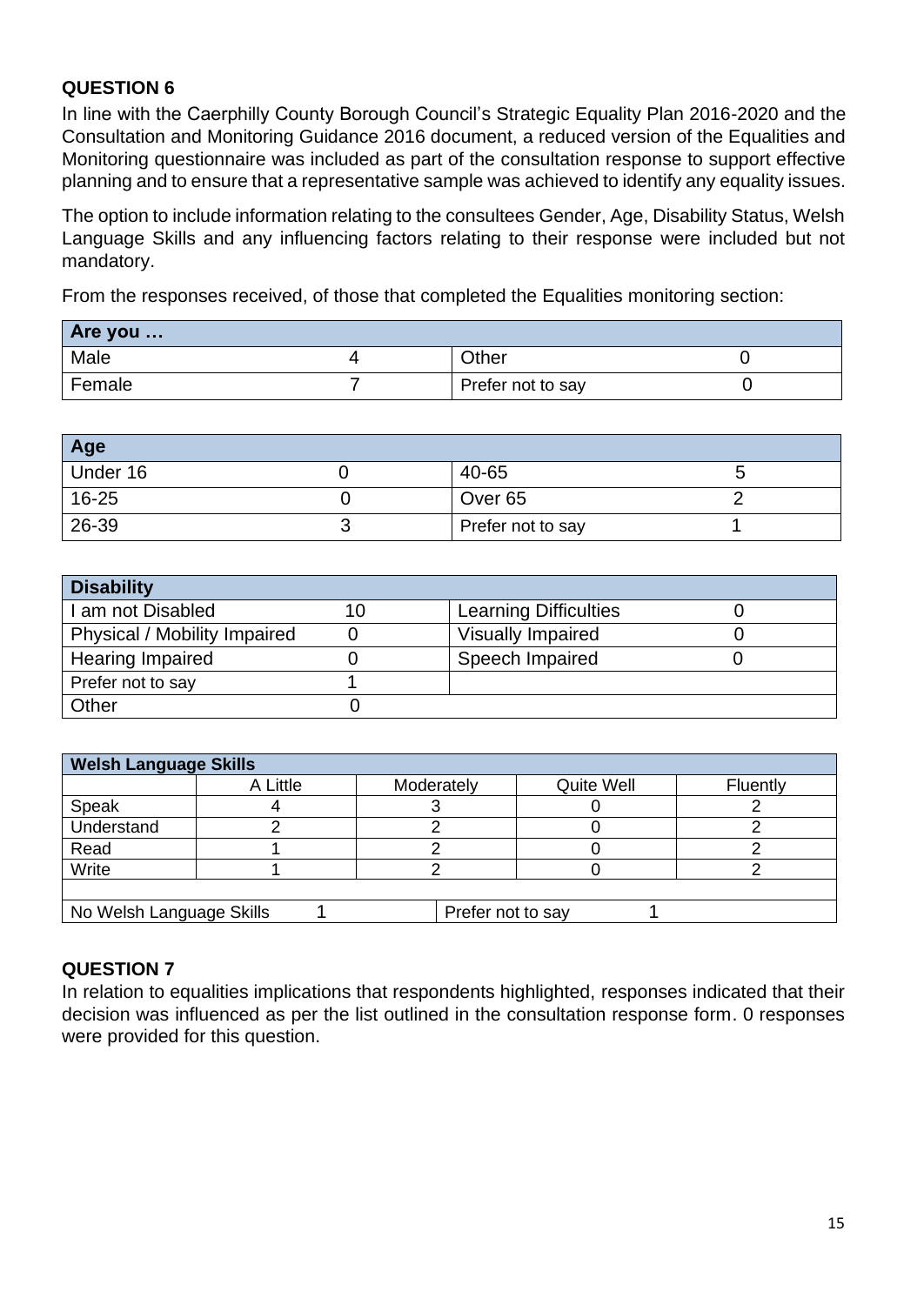### <span id="page-15-0"></span>**Education Scrutiny Response**

The Council's Education Scrutiny Committee is a consultee for any policy or service developments in relation to Education within the Borough.

A digital meeting via Microsoft teams took place on Tuesday 2<sup>nd</sup> November 2021 at 5.30pm.

As part of this meeting, the 21<sup>st</sup> Century Schools and Colleges Band B Programme and consultation in respect of the proposal to create a new Primary School through the amalgamation of Llancaeach Junior School and Llanfabon Infants School was discussed. All consultation documentation was made available to members as part of the agenda reports pack and officers linked to the proposal were available to take questions.

It was agreed that a vote in respect of the proposal would be taken and be officially recorded for inclusion in this Consultation Report. The Committee members voted 12 For, 0 Against, 0 Abstentions in relation to the proposal.



Hau - 2 November 2021

A recording of the session is available on YouTube:

[Education Scrutiny Committee Meeting](https://www.youtube.com/watch?v=OYLS9neg38w)

The agenda item linked to this proposal starts 53 minutes and 45 seconds in to the recording.

The [Notice of the Decisions](https://democracy.caerphilly.gov.uk/documents/s500004603/NOTICE%20OF%20THE%20EDUCATION%20SCRUTINY%20COMMITTEE%20DECISIONS%20FROM%20THE%20MEETING%20HELD%20ON%20TUESDAY%202ND%20NOVEMBER%202.pdf?LLL=0) document is also available to view on the Council's website.

### <span id="page-15-1"></span>**Estyn's Response**

Under the terms of the School Standards and Organisation (Wales) Act 2013 and the School Organisation Code 2018, the Council, as the proposers, is required to send a notification with regards to the consultation to Estyn.

Estyn is the education and training inspectorate for Wales and their vision is to improve the quality of education and training and outcomes for all learners in Wales. However, Estyn is not a body which is required to act in accordance with the Code and the Act places no statutory requirements on Estyn in respect of school organisation matters. Therefore, as a body being consulted, Estyn will provide their opinion only on the overall merits of school organisation proposals.

Estyn has considered the educational aspects of the proposal. The full response from Estyn in included as Annex 2 at the end of this document. However, in summary:

*"The proposals are likely to at least maintain the standard of education provision in the area."* 

The Council acknowledges Estyn's response.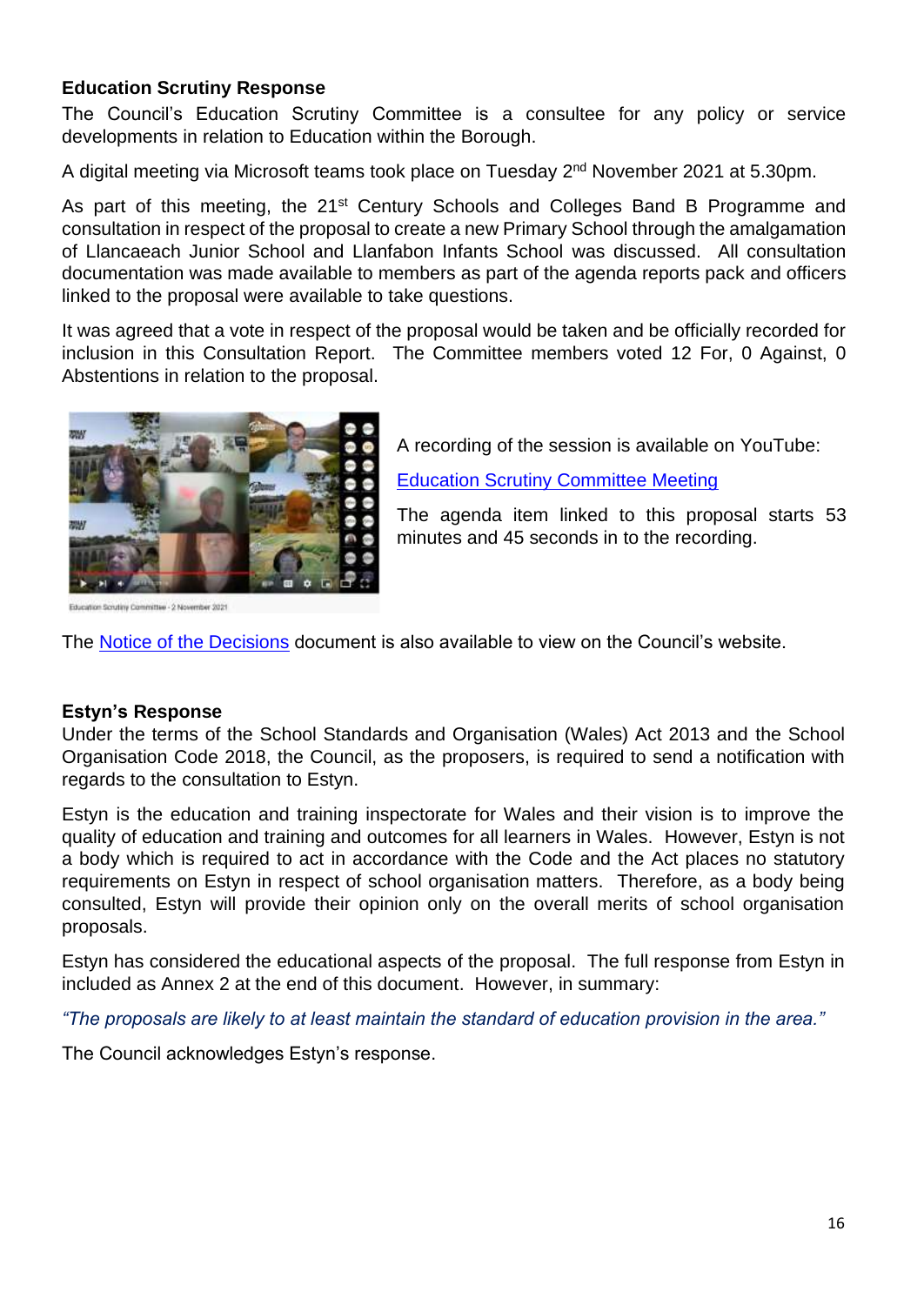### **LEARNER VOICE**

Young people have a right to act to express their views in all matters affecting them and for their views to be heard and given due weight in accordance with their age and maturity.

### <span id="page-16-0"></span>**School Council / Pupil Engagement**

Young people have a right to act to express their views in all matters affecting them and for their views to be heard and given due weight in accordance with their age and maturity.

The Council acknowledged that the voice of young people is about involving them as active participants in the development, delivery, management and improvement of their educational and student experience and needs to be at the heart of planning, provision and evaluation.

The 21st Century Schools Team in Caerphilly ensure that when bringing forward any proposal, suitable arrangements are made to consult and involve pupils throughout the process. In the initial consultation document, the decision was taken to engage with all year groups across both schools and not just a representative sample, with the support of the local teaching teams.

A child friendly consultation summary and video, which included some of the pupils, was produced to support the consultation process with pupils to present information in a manner relevant to their likely understanding, allowing them to participate in the consultation process and reach an informed opinion.

### **Schools directly affected by the proposal**

The proposal directly impacts on Llancaeach Junior School and Llanfabon Infants School.

The School Councils, Eco Councils and wider pupil cohort were encouraged to participate in the consultation process and have responded as a single entity, therefore we have not included the numbers on individual pupils taking part in the total consultation response figures on this occasion.

The pupils engaged in the process supported the proposal and offered a number of ideas about what they would like to see inside the school, within the grounds, what could be included to support the Decarbonisation agenda and facilities that could be included for the wider community.

Some of these ideas are summarised below:

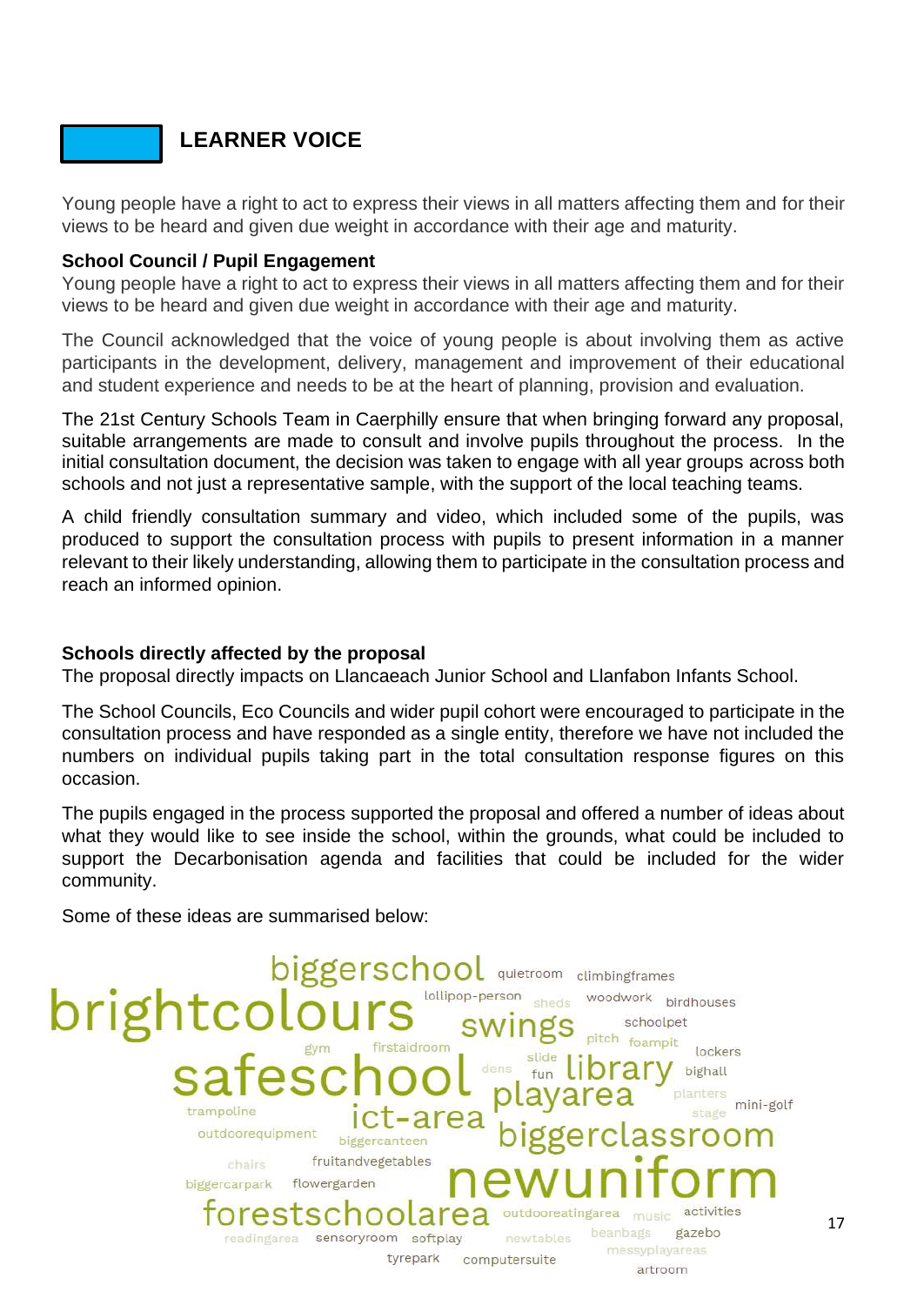

*Images from Consultation Sessions undertaken with pupils at Llanfabon Infants School (Red Uniform) and Llancaeach Junior School (Blue Uniform). Schools provided images on the understanding that parental permission was obtained.*

### **Other Schools identified as being affected**

The 4 other schools identified as 'affected' in relation to this proposal were, Greenhill Primary, Ystrad Mynach Primary, Ysgol Gynradd Bro Allta and Ysgol Gymraeg Penalltau

| Table 4: The schools identified as being affected by the proposal are: |                                                                                                                                                                                                                                             |  |  |
|------------------------------------------------------------------------|---------------------------------------------------------------------------------------------------------------------------------------------------------------------------------------------------------------------------------------------|--|--|
| <b>School</b>                                                          | Reason                                                                                                                                                                                                                                      |  |  |
| <b>Greenhill Primary</b><br><b>CF82 9EU</b>                            | Nearest alternative community English Language Primary<br>school in Borough.<br>Proximity of 2.4 miles from Llanfabon site<br>Impact on projected numbers, demand and learner travel as a<br>result of the proposal requires consideration. |  |  |
| <b>Ysgol Penallta</b><br><b>CF82 6AP</b>                               | Welsh Language Primary School<br>Proximity of 3.2 miles from current site<br>Impact on projected numbers and demand as a result of the<br>proposal requires consideration.                                                                  |  |  |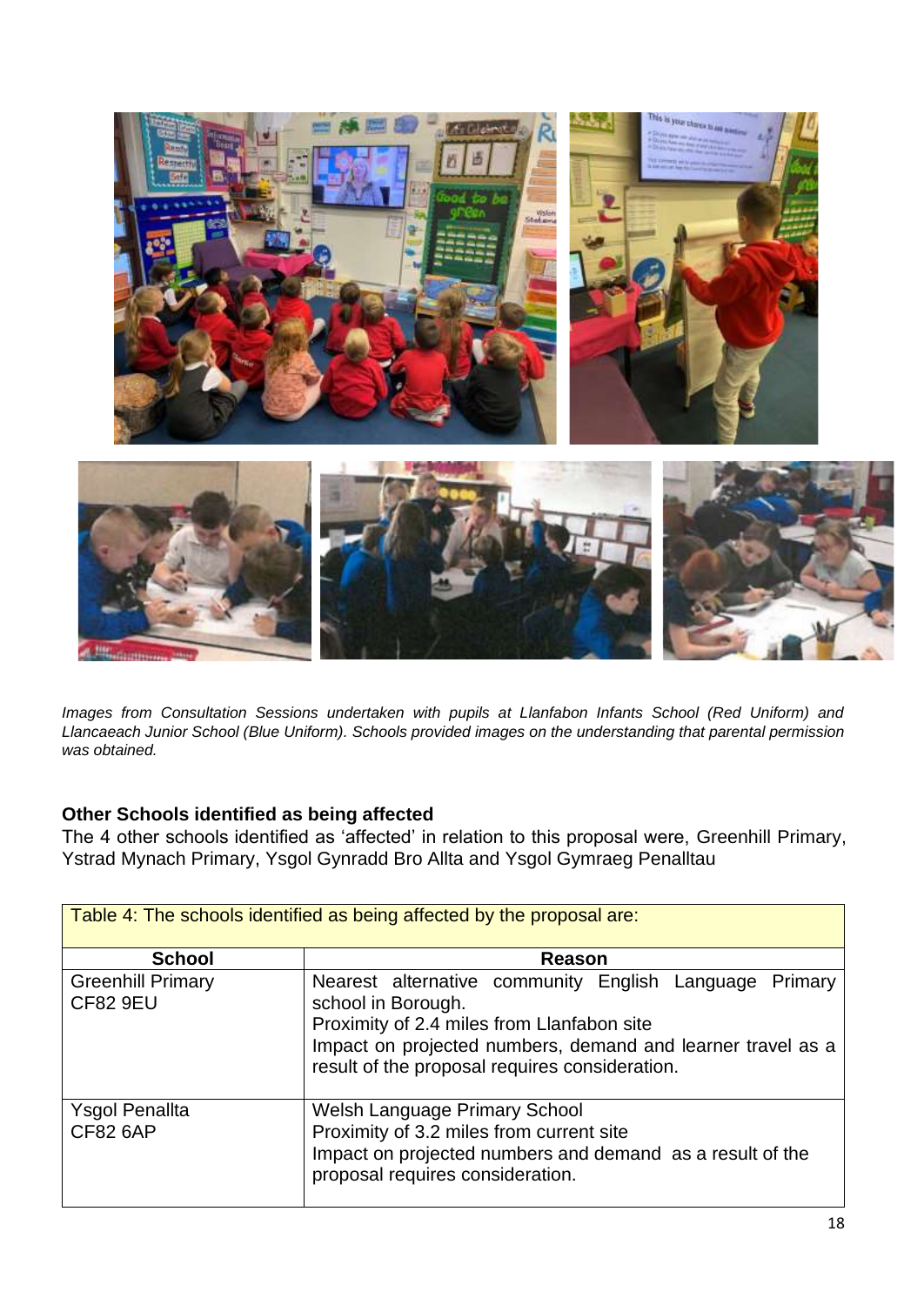| <b>Ystrad Mynach Primary</b><br><b>CF82 7AQ</b> | English Language Primary School<br>Proximity of 3.3 miles from current site<br>Impact on projected numbers and demand as a result of the<br>proposal requires consideration. |
|-------------------------------------------------|------------------------------------------------------------------------------------------------------------------------------------------------------------------------------|
| <b>YG Bro Allta</b><br><b>CF827XQ</b>           | Welsh Language Primary School<br>Proximity of 3.3 miles from current site<br>Impact on projected numbers and demand as a result of the<br>proposal requires consideration.   |

The Head Teachers of these schools were contacted during the consultation period whereby the consultation proposal was discussed and the pupils, governing body and staff at the school invited to provide their responses as part of the consultation process. Where information has been submitted, responses are included as part of the separate annex available to Cabinet.

### **OTHER CONSIDERATIONS**

<span id="page-18-0"></span>

"Priorities for the coming year are to renew and reform, putting learners' progression and wellbeing at the heart of everything we do."

*Jeremy Miles MS Minister for Education and Welsh Language*

There are a number of local and national strategies that drive Educational reform and underline the rationale for the proposals being considered as part of the 21<sup>st</sup> Century Schools and Colleges Band B programme in Caerphilly.

- [Welsh Language Act 1993](https://www.legislation.gov.uk/ukpga/1993/38/contents?lang=en) / [Welsh Language \(Wales\) measure 2011](https://www.legislation.gov.uk/mwa/2011/1/contents?lang=en)
- [Additional Learning Needs and Educational Tribunal \(Wales\) Act 2017](https://gov.wales/additional-learning-needs-and-education-tribunal-wales-act)
- [The Childcare Act 2006 \(Local Authority Assessment\) \(Wales\) Regulations 2016](https://www.legislation.gov.uk/wsi/2016/88/schedule/made)
- [Well-being of Future Generations \(Wales\) Act 2015](https://www.legislation.gov.uk/anaw/2015/2/contents/enacted)
- Welsh Government [Education in Wales: Our National Mission](https://gov.wales/sites/default/files/publications/2020-10/education-in-Wales-our-national-mission-update-october-2020.pdf)
- Welsh Government [Cymraeg 2050: Welsh Language Strategy Action Plan 2019-](https://gov.wales/cymraeg-2050-welsh-language-strategy-action-plan-2019-2020)2021
- Welsh Government 21<sup>st</sup> [Century Schools and Colleges Programme](https://gov.wales/21st-century-schools-programme)
- Caerphilly ['Shared Ambitions' Education Attainment Strategy 2019 -](https://www.caerphilly.gov.uk/CaerphillyDocs/Schools/EducationAttainmentStrategy2019.aspx) 2022
- Caerphilly [#Team Caerphilly: Better Together Transformation Strategy](https://www.caerphilly.gov.uk/tc-eng/)
- Caerphilly [Welsh Education Strategic Plan](https://www.caerphilly.gov.uk/My-Council/Strategies,-plans-and-policies/Education/Welsh-Education-Strategic-Plan)
- Caerphilly [Welsh Language Strategy 2017-2022](https://www.caerphilly.gov.uk/My-Council/Strategies,-plans-and-policies/Equalities/Welsh-Language-Strategy)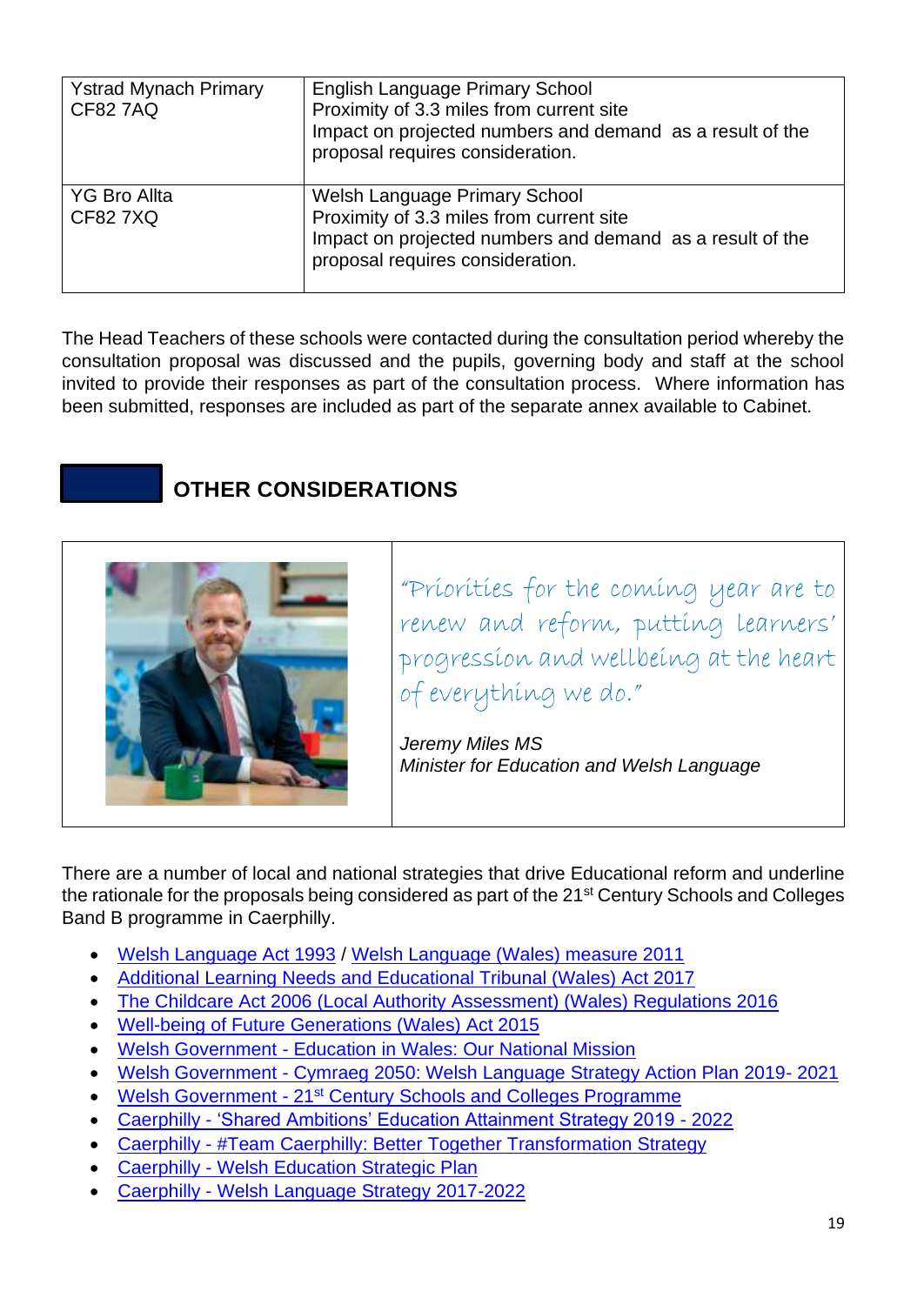- [Caerphilly Corporate Plan \(including Wellbeing Objectives 2018-2023\)](https://www.caerphilly.gov.uk/My-Council/Strategies,-plans-and-policies/Improvement-Plan/Improvement-Objectives)
- Caerphilly [Education Other Than At School](https://democracy.caerphilly.gov.uk/documents/s31849/Appendix%201%20EOTAS%20Strategy.pdf) (EOTAS) Strategy 2020
- Caerphilly [Strategic Equality Plan 2020-2024](https://www.caerphilly.gov.uk/My-Council/Strategies,-plans-and-policies/Equalities/Strategic-Equality-Plan)
- Caerphilly [Communication and Engagement Strategy 2019-2022](https://www.caerphilly.gov.uk/My-Council/Strategies,-plans-and-policies/Corporate-strategies,-plans-and-policies/Communications-and-Engagement-Strategy-2019-2022)

As Wales embarks on a renewed vision of success for all learners, we can reflect on our rich heritage and proud history for promoting access to education in Caerphilly. Our transformational reforms are taking place within a challenging environment. This includes the uncertainties associated with Brexit, the technological transformation and the divergence in the qualification systems across the home nations. These are all challenges and opportunities for the Council.

### **NEXT STEPS**

### <span id="page-19-0"></span>**Consultation Clarification**

 $\blacksquare$ 

When analysing all consultation response comments received as part of the consultation period, a number of emerging themes became evident.

| <b>Table 5: Summary of Response Themes</b>          |                                                                                        |                                     |  |  |
|-----------------------------------------------------|----------------------------------------------------------------------------------------|-------------------------------------|--|--|
| <b>Theme</b>                                        | <b>Overview</b>                                                                        | <b>Number of</b><br><b>Mentions</b> |  |  |
| <b>Advantages of a single</b><br>combined Primary   | One point of contact for parents                                                       | $\overline{2}$                      |  |  |
| school                                              | Bringing inset days, start and finish times into line                                  | 1                                   |  |  |
|                                                     | Improved Pupil wellbeing linked to attending one<br>school for longer period           | 3                                   |  |  |
|                                                     | More opportunities for staff                                                           | 1                                   |  |  |
|                                                     | Building and Location related issues linked to<br><b>Llancaeach Junior School</b>      | 1                                   |  |  |
|                                                     | <b>Enhanced Outdoor Space</b>                                                          | $\overline{2}$                      |  |  |
| <b>Community and</b><br>Intergenerational           | Use of wider site facilities for community groups                                      | $\overline{2}$                      |  |  |
| facilities                                          | Wraparound Childcare Provision on site                                                 | 1                                   |  |  |
| <b>Traffic Management</b>                           | Parking concerns at Llanfabon Infants School site<br>and call for better drop off zone | $\overline{2}$                      |  |  |
|                                                     | Increased traffic flow at proposed site                                                | $\overline{2}$                      |  |  |
| <b>Construction process</b><br>and potential impact | Impact of new building on neighbouring properties                                      | 1                                   |  |  |

h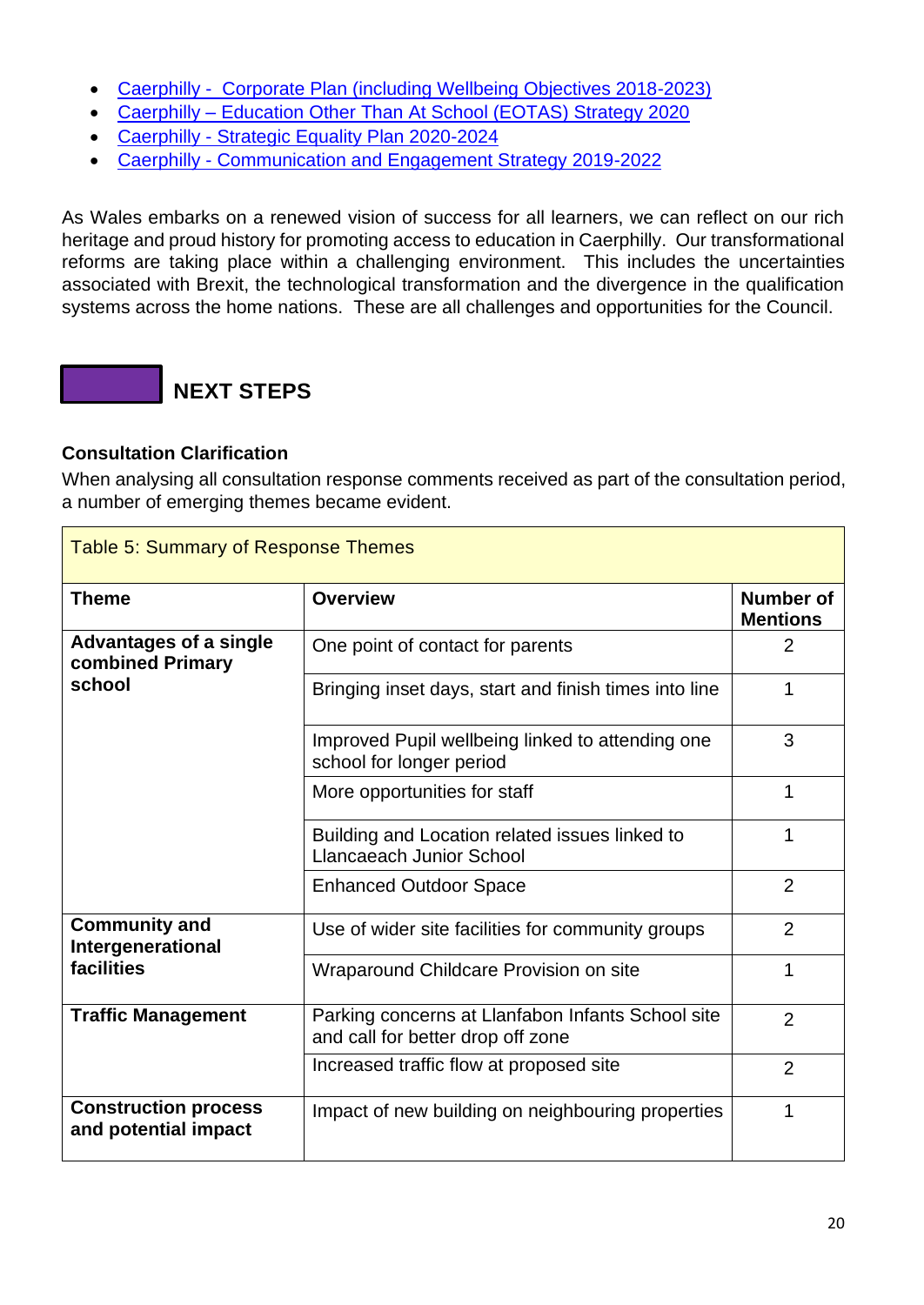To assist Cabinet in the decision making process, the following information is provided by Council Officers involved in the formulation of the proposal by means of response for clarification with supporting reasons.

Table 6: Council Response - Theme Clarification

### **Theme: Advantages of a single combined Primary school**

### **Council's Response**

The Council appreciates the level of support shown from consultees in relation to this proposal and the general consensus that the amalgamation of Llancaeach Junior School and Llanfabon Infants School will benefit pupils, their families, and the wider community.

As outlined in the Consultation Document, a single Primary School provision can bring many benefits from an academic, social and practical perspective, enabling a greater sense of community for all.

The design of the new building adjacent to the existing Llanfabon Infants School building, will include a 2 story build, mirroring other Primary Schools within the Educational Estates across Caerphilly. It will be located away from neighbouring properties maximising the existing school site configuration and ensuring out door space can be accommodated.

### **Theme: Community and Intergenerational facilities**

### **Council's Response**

It is a pre-requisite of Welsh Government funding that Council's optimise the use of infrastructure and resources to enable flexibility for space and facilities to be made available as community assets. Whilst the internal design of the proposed extension is yet to be finalised, subject to Cabinet approval to progress, the Council will work closely with School Staff and local residents to understand need and how this may be accommodated on a booking basis.

Childcare provision is being considered as part of a separate funding proposal through the Welsh Government's Childcare Grant.

### **Theme: Traffic Management**

### **Council's Response**

This proposal will be subject to a full planning application process and a wide range of consultees will be invited to comment, including the Highways Department.

As part of any development, the Council is committed to providing safe, efficient and effective traffic management. As a highway authority, we have a duty to manage the road network to ensure, as far as possible, the safe and convenient movement of traffic, which includes pedestrians and other vulnerable road users. The planning and design of the facility will establish safer routes with designated pick up and drop off points, including car parking which should alleviate congestion.

### **Theme: Construction process and potential impact**

### **Council's Response**

The developments on site will be designed and orientated in such a way as to minimise impact to any neighbouring residential properties.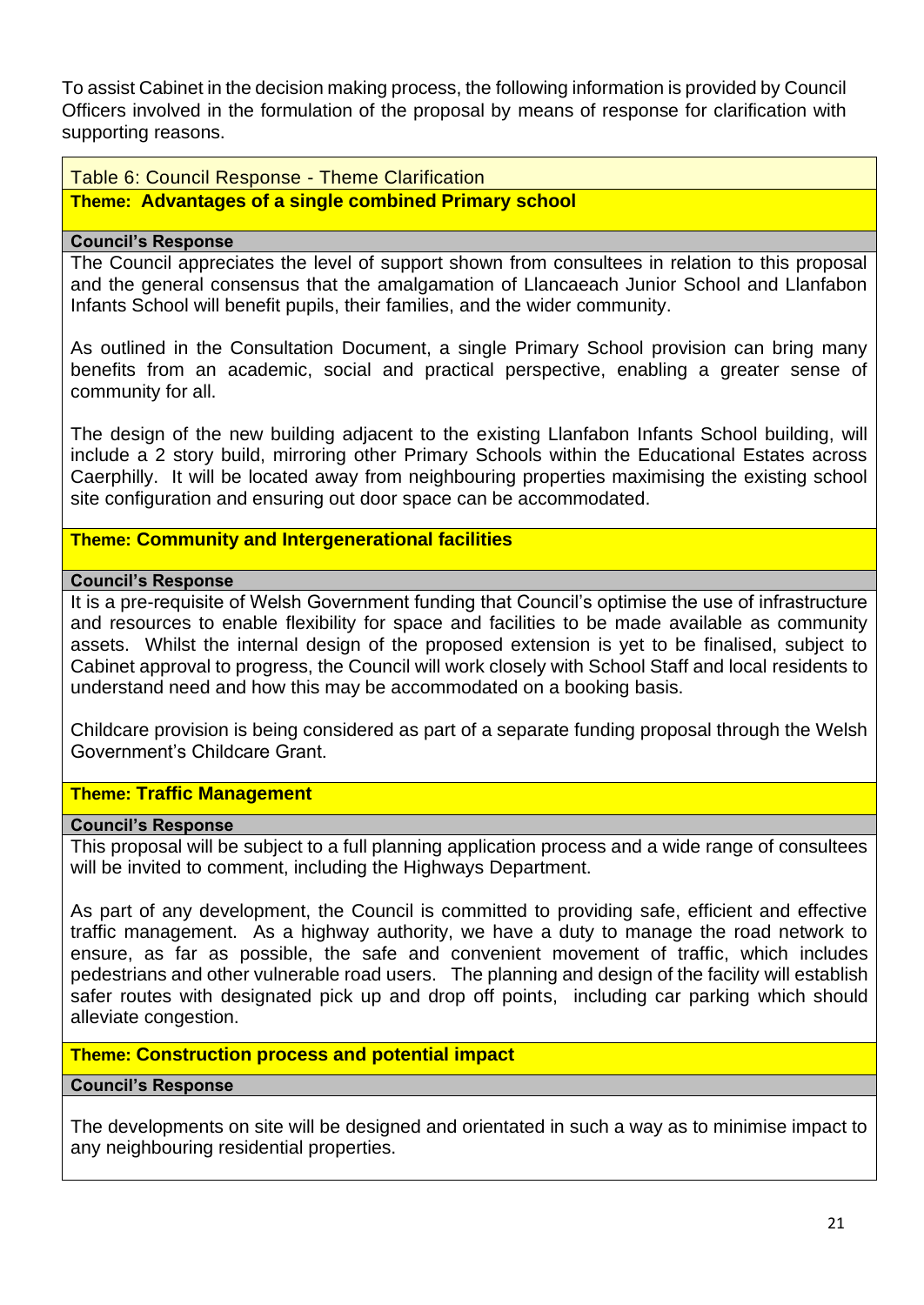The proposal will be subject to a full planning application process led by our experienced Building Consultancy Team and subject to building regulation requirements relating to a number of factors such as dust, noise etc.

### <span id="page-21-0"></span>**Reasonable Alternatives Identified**

As outlined in the Consultation Document, the proposal under consideration is to amalgamate Llancaeach Junior School and Llanfabon Infants School to create a new Primary School provision situated on the existing Llanfabon Infants School site. This was the preferred option as identified through the options appraisal process and scored against the critical success factors of Strategic fit, Educational fit, Accessibility, Financial fit and Environmental impact.

Through the consultation process and the comments returned, there has been an acknowledgement of the need to invest in a new Primary school.

Following the consultation period, the Council is required to carry out a further assessment for the proposal. The purpose of this further assessment is to take account of any further information that has come forward through the consultation or otherwise.

No reasonable alternatives have been highlighted as a result of the Consultation Process.

### <span id="page-21-1"></span>**Recommendation**

In reviewing the proposal to take account of further information that has come forward through the consultation and in consideration of the likely impact on quality and standards in education, the community and travelling arrangements, it is the recommendation of this report that the proposal is progressed as outlined in the Consultation Document, namely:

### **Amalgamate Llancaeach Junior School and Llanfabon Infants School to create a new Primary School provision on the existing infants school site**

### <span id="page-21-2"></span>**Decision Making**

To deliver our reforms across the entire system, we will need a bold commitment to effective collaboration along with integration of services where appropriate. This will include Welsh Government, the teaching profession and the wider education workforce, our key partners in local authorities, diocesan authorities, regional services, Estyn and others. Successful implementation of any proposal will require effective and honest engagement between all facets of the education system and our local communities and we are committed to providing the conditions to enable this to happen.

Cabinet Members are asked to:

- a) Consider the information contained in the Consultation Report.
- b) Approve the recommendation to proceed to Statutory Notice in relation to the proposal

### **Reporting, Notification and Publishing of Information**

Should Cabinet decide to proceed with the proposal, a Statutory Notice will be published providing a 28 day notice period for objections. The School Standards and Organisation (Wales) Act 2013 provides that anyone wishing to make objections to a school organisation proposal has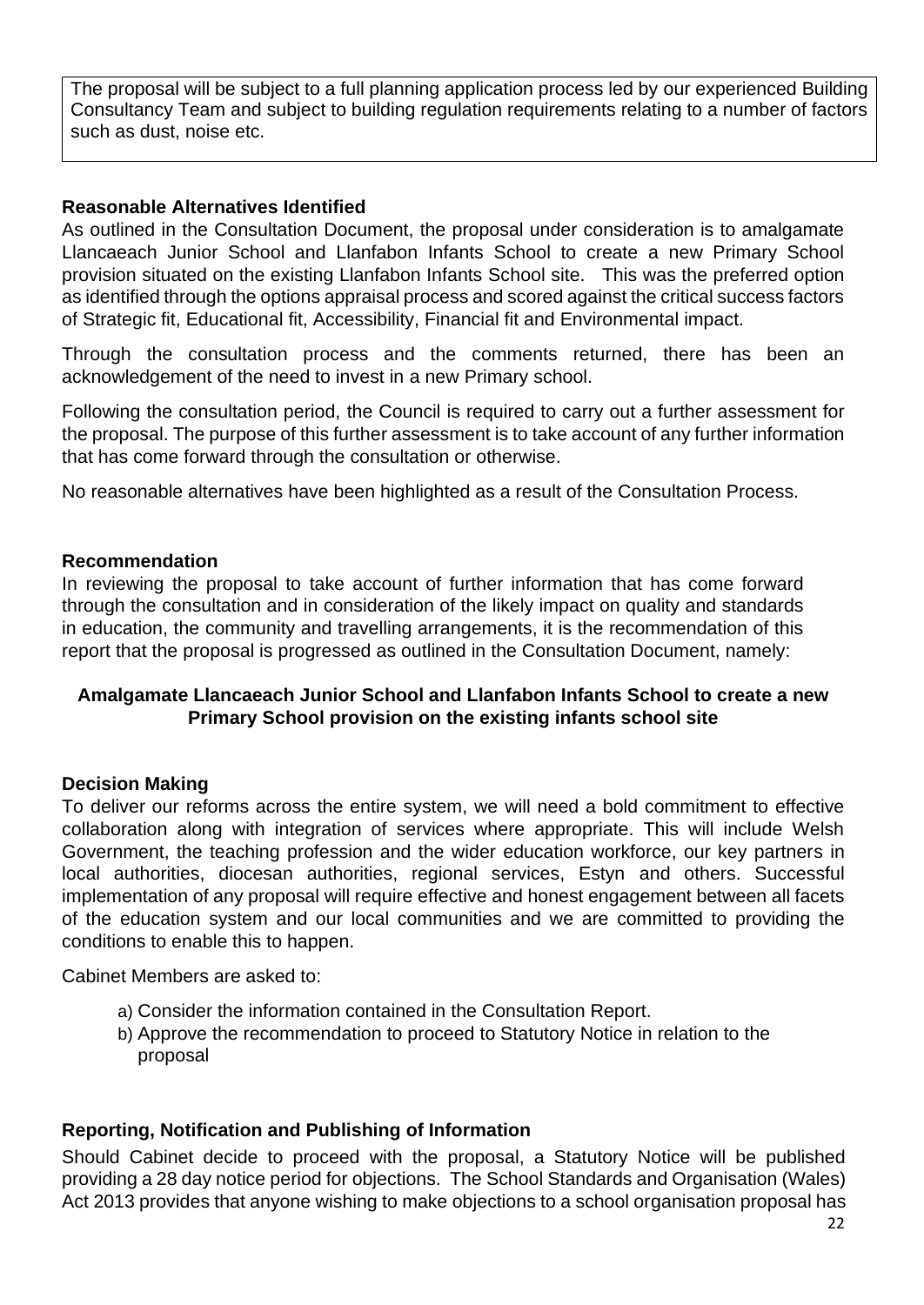the opportunity to do so. To be considered as statutory objections, objections must be made in writing and sent to the Council within the 28-day period.

Cabinet will then consider the outcome of the Statutory Notice at a future meeting and determine whether to implement the proposal having given due consideration to all the information provided.

In the event of objections, the Council will publish an objection report providing a summary of the objections and Cabinet's response to those objections within 7 days or the day of the determination of the proposal. This report will be available for all persons to view on the Council website and paper copies will be available on request.

Should Cabinet approve the proposal, a full Business Case will be submitted to the Welsh Minister for final approval and the works will commence.

### **SUPPORTING INFORMATION**

<span id="page-22-0"></span>**Annex 1 :** [Consultation Notification Letter](https://www.caerphilly.gov.uk/CaerphillyDocs/Consultations/21st-century/notification-letter-llancaeach-llanfabon.aspx) [Consultation Document](https://www.caerphilly.gov.uk/CaerphillyDocs/Consultations/21st-century/consultation-document-llancaeach-llanfabon.aspx) [Consultation Frequently Asked Questions](https://www.caerphilly.gov.uk/Services/Schools-and-learning/21st-Century-Schools/general-consultations-faqs) Original Integrated [Impact Assessment](https://www.caerphilly.gov.uk/CaerphillyDocs/Consultations/21st-century/integrated-impact-assessment-llancaeach-llanfabon.aspx)

### <span id="page-22-1"></span>**Annex 2:**

### **Estyn's response to the proposal to establish a new Primary School through the amalgamation of Llancaeach Junior School and Llanfabon Infants School, Caerphilly.**

This report has been prepared by Her Majesty's Inspectors of Education and Training in Wales.

Under the terms of the School Standards and Organisation (Wales) Act 2013 and its associated Code, proposers are required to send consultation documents to Estyn. However, Estyn is not a body which is required to act in accordance with the Code and the Act places no statutory requirements on Estyn in respect of school organisation matters. Therefore, as a body being consulted, Estyn will provide their opinion only on the overall merits of school organisation proposals.

Estyn has considered the educational aspects of the proposal and has produced the following response to the information provided by the proposer.

### **Summary/ Conclusion**

The proposals are likely to at least maintain the standard of education provision in the area.

### **DESCRIPTION AND BENEFITS**

The proposer has given a clear rationale for the proposal, which includes a detailed description of the project and a projected timetable for completion. The proposal is that the council will work with the contractor to ensure there would be minimal disruption to the daily operations of the existing school cohort, on the Llanfabon Infant School site. There are no interim arrangements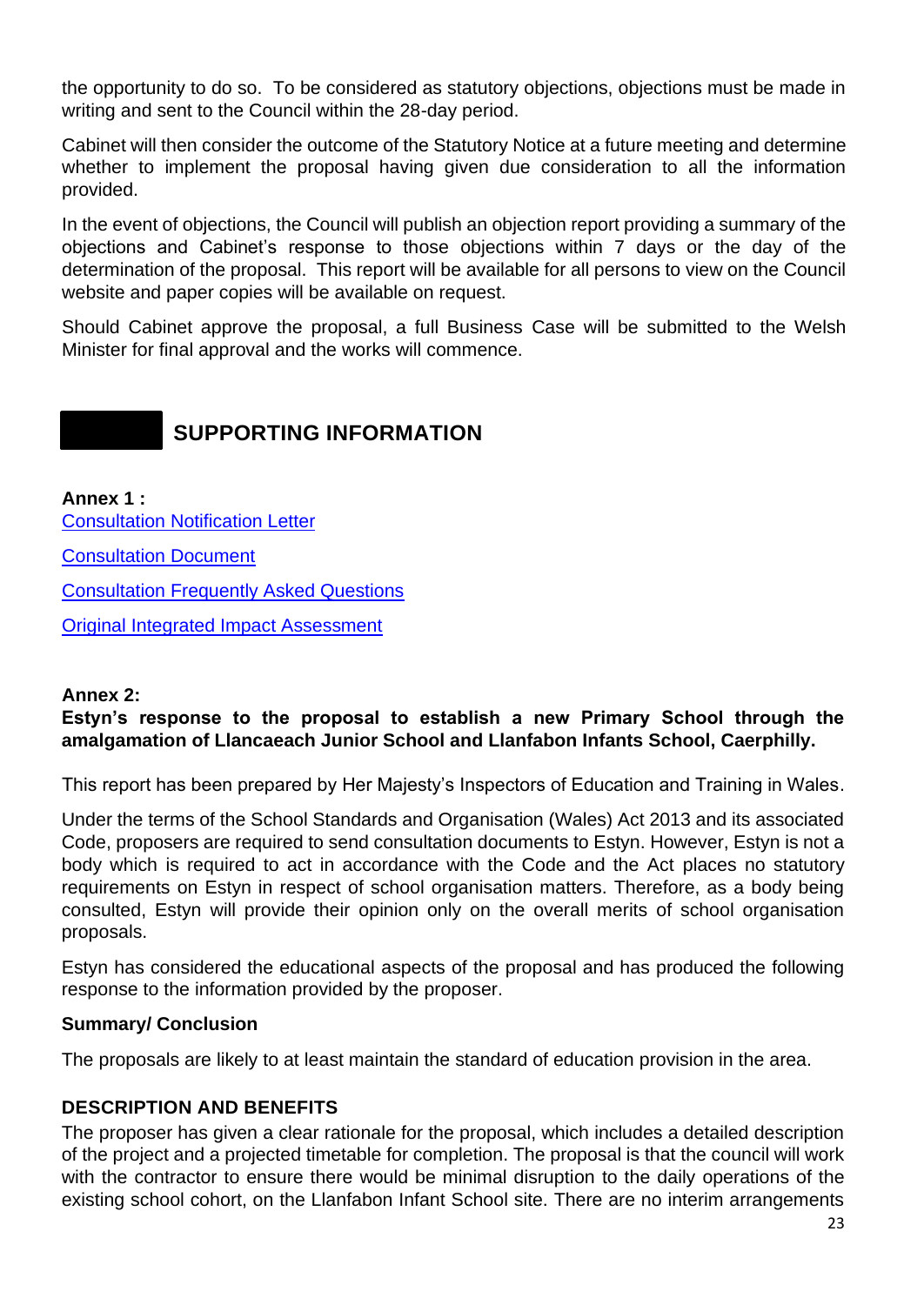proposed for the Llancaeach Junior School as the project will have no impact on the existing provision.

The proposer appears to have set out clearly and fairly the expected benefits and disadvantages when compared with the status quo. The two schools concerned currently work closely together. The proposer has identified suitable risks associated with the proposal, for example the impact on other neighbouring schools, and has identified possible ways to manage the risk, for example by phasing in an admission number of 40.

The proposer has considered using the Llancaeach Junior School site, in place of the Llanfabon Infant School site, but has discounted this alternative because of the likely limited vehicular access, and the apparent worthwhile opportunities for extended school provision (community use and wraparound childcare) at the larger of the two sites. Using the Llanfabon Infant School site appears to be a sensible solution.

The proposer has considered the impact of the changes on learner travel arrangements and on the accessibility of provision. The proposer has identified limited impact on travel as the two sites are within 0.5 miles of each other, and a likely reduction in traffic in the locality between the two sites as siblings will be on the same site. The new build is proposed to be DDA compliant, which will improve access for children and adults with a disability. In addition, the proposer has undertaken initial discussions to determine the viability of using adjacent redundant community land to provide increased drop off and parking provision, which is currently unavailable on the junior school site. This seems a pragmatic consideration.

The proposal appears to address suitably the need to reduce the current surplus places, especially in the junior school, while catering for enough headroom overall to provide for the predicted housing development and likely increased pupil numbers in the locality over the foreseeable future.

The proposal appears to take enough account of the likely impact on Welsh medium provision within the local authority. It is likely that the proposal would have minimal impact on the local authority's Welsh in Education Strategic Plan (WESP).

Llancaeach Junior School and Llanfabon Infants School have been identified as one of the priority projects in the 21st Century Schools Band B programme. However, the proposer has not identified the specific, likely financial costs of the proposal or any potential savings.

### **EDUCATIONAL ASPECTS OF THE PROPOSAL**

The proposer has considered the impact of the proposals on the quality and standards in education, including the likely positive impact of a new building and amalgamated school on pupil wellbeing and the systems for care, support and guidance. The proposal takes account of the likely positive benefits of increased capacity for support and improvement due to a wider pool of staff in a bigger school. The proposal identifies the likely increased opportunities for staff to progress their careers in a larger school setting. The proposal also considers the likely benefits of wrap around childcare on site and the transition from an onsite nursery and childcare setting into the school. These proposals seem realistic and worthwhile.

The proposal takes suitable account of the most recent Estyn reports for each of the two schools, including recent improvements since the core inspection at Llanfabon Infants School. It identifies a likely positive impact to ensure delivery of the full curriculum provision at the foundation phase and key stage 2. However, the proposal does not appear to take account of the LA/consortium view on the quality of leadership and management at the schools.